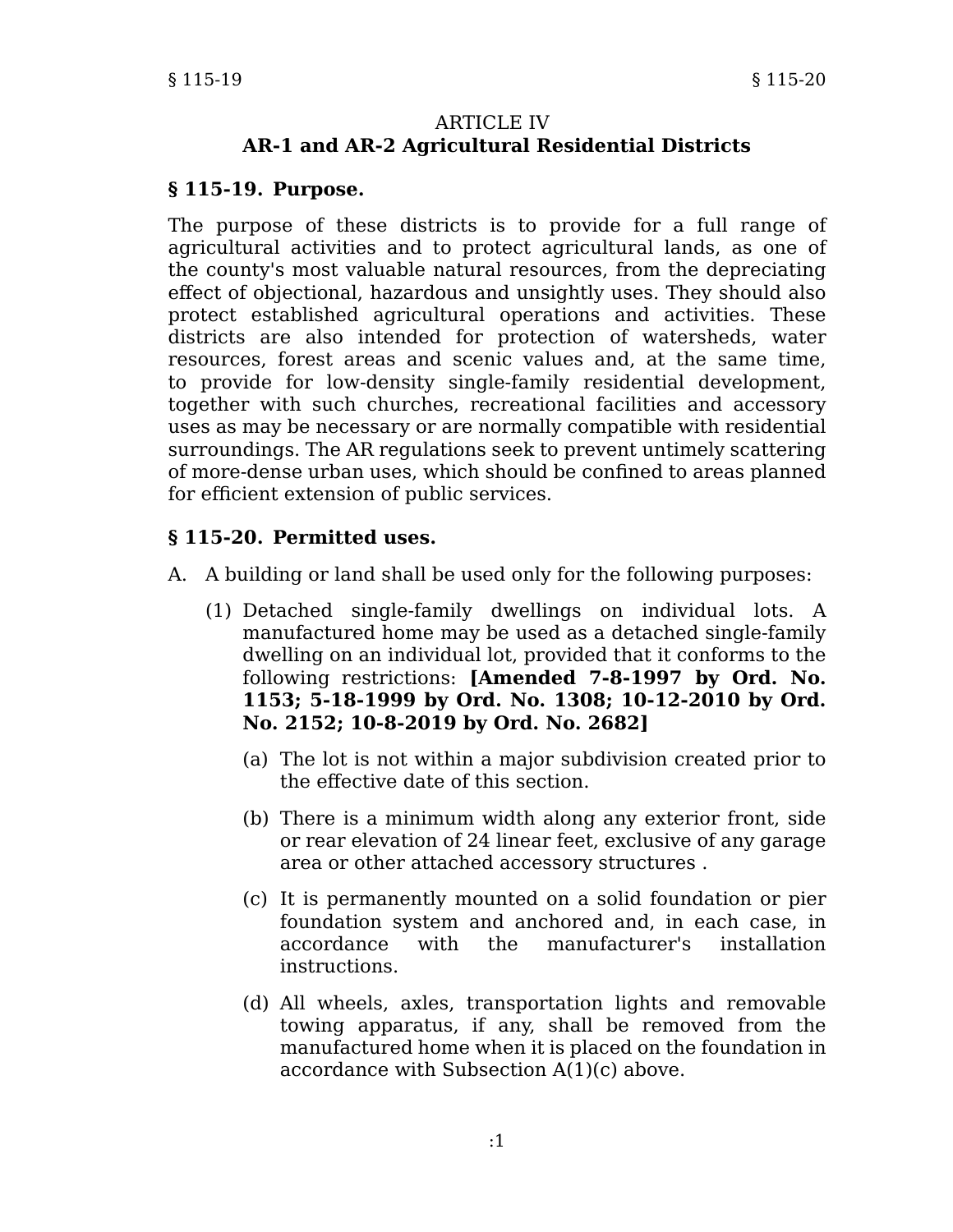- (e) All utilities shall be permanently connected in accordance with applicable Sussex County Code provisions.
- (f) The siding of all manufactured homes shall be continuous so as to enclose any joining of two or more sections.
- (g) It complies with all pertinent provisions of the Housing Code of Sussex County and the Fire and Health Codes of the State of Delaware.
- (h) All multisectional manufactured homes, initially placed pursuant to the provisions of this section, shall be not more than 10 years old. All replacement multisectional manufactured homes shall not be of an older model than the manufactured home being replaced and shall conform to this section. Any other manufactured home which, at the effective date of this section, does not conform to the requirements of this section, may be replaced with a manufactured home which is not of an older or smaller model than the manufactured home being replaced. A single section manufactured home may be replaced by a single section manufactured home; a single section manufactured home may be replaced by a multisectional manufactured home; a multisectional manufactured home may be replaced by a multisectional manufactured home; a multisectional manufactured home shall not be replaced by a single section manufactured home.
- (i) In addition to the requirements herein, a manufactured home shall comply in all respects with the design and technical requirements of § 115-187.
- (2) On a property of less than five acres, any farm, truck garden, orchard or nursery uses.
- (3) Temporary removable stands for not over six months' use per year, for seasonal sales of products raised on the premises and products raised on other lands in Sussex County owned or leased by the owner of the premises on which the stand is located, and no business office or store is to be permanently maintained on the premises, except as provided in § 115-22 regarding stores or shops for sale of farm products, farm supplies, groceries, beverages, drugs, food and similar stores and shops. **[Amended 11-30-2004 by Ord. No. 1729]**
- (4) Churches, rectories, parish houses, convents and monasteries, temples and synagogues.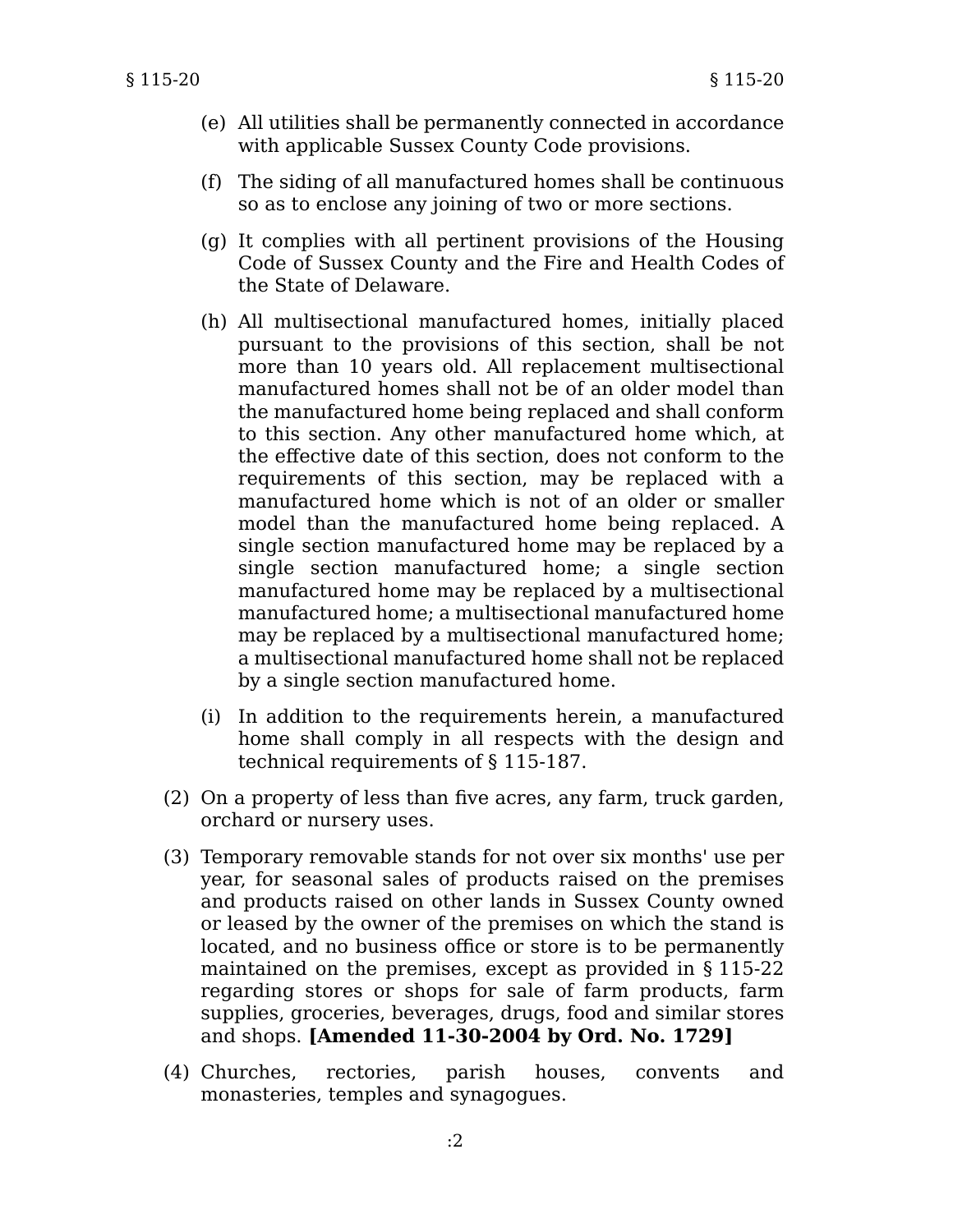- (5) Golf courses, not lighted for night play and not including miniature golf courses, putting greens, driving ranges and similar activities operated as a business, but including a building for a golf pro shop, locker room and snack bar as an accessory use to a permitted golf course, provided that no such building is located closer than 100 feet to adjoining property lines. Practice greens and tees may accompany a standard nine-hole or eighteen-hole golf course occupying at least 75 acres.
- (6) Public parks, public and private forests, wildlife reservations and similar conservation projects.
- (7) Recreational uses such as tennis courts, swimming pools and other similar activities operated exclusively for the use of private membership and not for commercial purposes, provided that no such use, structure or accessory use is located closer than 50 feet to any adjoining property line, unless such property line fronts a public street or waterway with rights-of-way not less than 25 feet, in which instance the required setback need not exceed 25 feet, and provided further that all such facilities must be located on a site having a minimum of two acres.
- (8) Stable structures or feed lots, private, or keeping and feeding of horses, ponies, cattle, sheep, goats, hogs or poultry for personal enjoyment and not as a business, provided that any building for keeping of animals shall be located at least 50 feet from any lot lines and 100 feet from any dwelling not on the premises.
- (9) Greenhouses, commercial, provided that the lot area shall be five acres or more.
- (10)Swimming pools, game courts, picnic grounds, boat basins, lakes or similar activities in a development or subdivision when such facilities are situated on a separate lot or parcel within said development or subdivision for use of the residents and their guests and not commercially operated, may be on less than two acres. Such facilities will be subject to a site plan review, and setbacks will be determined by the Commission.
- (11) Transmission lines and their supporting elements.
- (12) Open space as defined in § 115-4. **[Added 12-16-2008 by Ord. No. 2022<sup>1</sup> ]**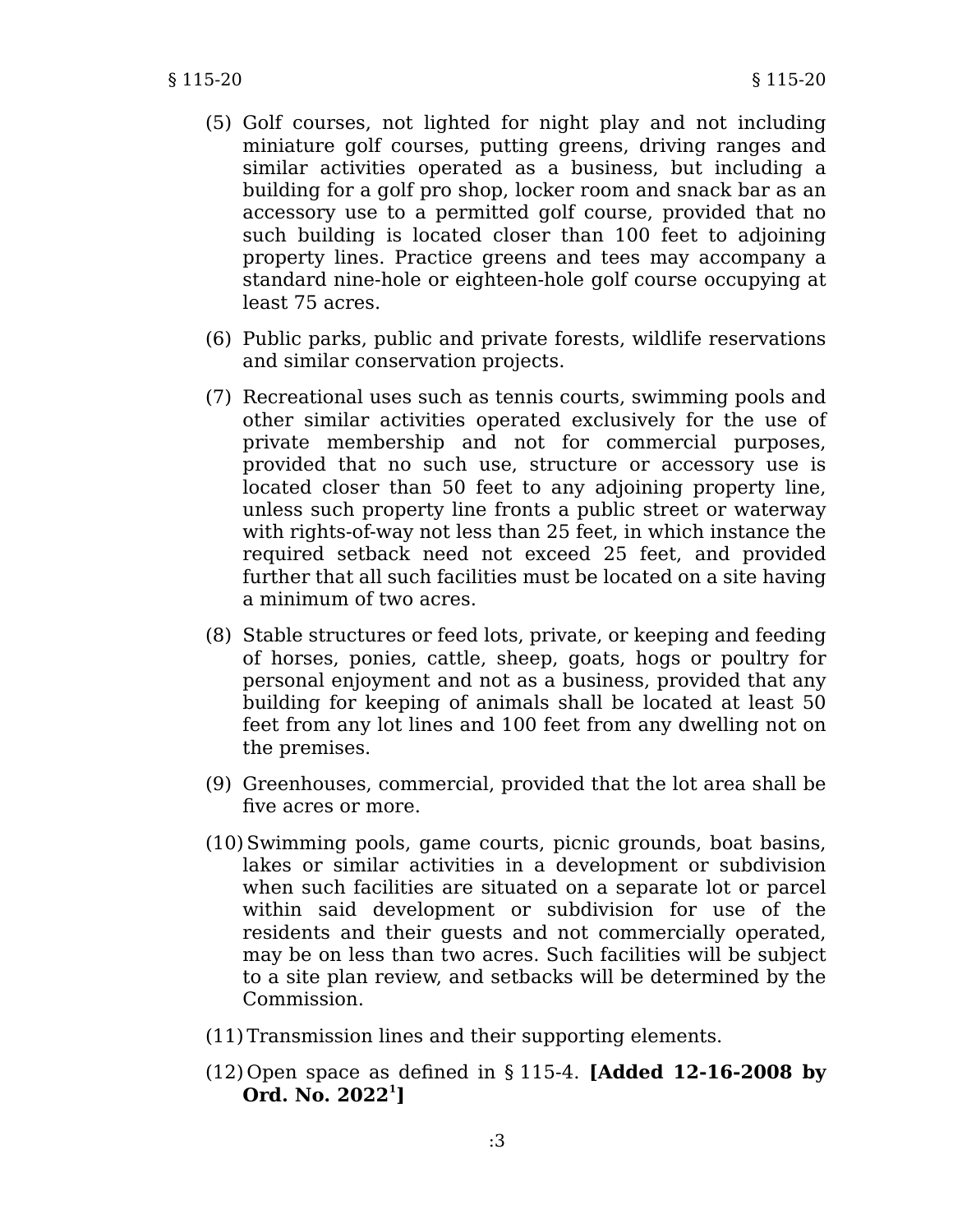#### § 115-20 § 115-20

### (13)Special events. **[Added 9-18-2018 by Ord. No. 2599]**

- (a) Special events held outdoors or within a temporary structure for a purpose different from the permitted use and usual occupancy of a premises or site that are administratively approved by the Director or his or her designee, when the event: will not impair the purpose and intent of the Zoning Ordinance; is not so recurring in nature as to constitute a permanent use not otherwise permitted in the district; and will not significantly affect the surrounding properties. Events that are consistent with the permitted use and usual occupancy of a site or that occur on land owned by the United States of America, the State of Delaware, Sussex County, municipalities and educational institutions are permitted. "Special events" include circuses, carnivals, midways, promotional and tent sales events, fairs, festivals, concerts, rodeos, shows, races/walks or any other event or mass gathering.
- (b) No more than three special events shall be approved for the same property or premises during a calendar year. Each special event shall be counted as one calendar day, not including reasonable set up and removal time when the event is not otherwise underway.
- (c) In determining whether to administratively approve a special event, the Director or his or her designee shall consider the following:
	- [1] The estimated number of attendees;
	- [2] The size of the parcel where the special event is to be located;
	- [3] The parking requirements of the special event;
	- [4] Roads and traffic patterns providing access to the special event;
	- [5] Prior events conducted by the applicant;
	- [6] Noise, light, odor, and dust generated by the special event;

**<sup>1.</sup> Editor's Note: This ordinance also provided that it shall apply to applications filed after 1-1-2009.**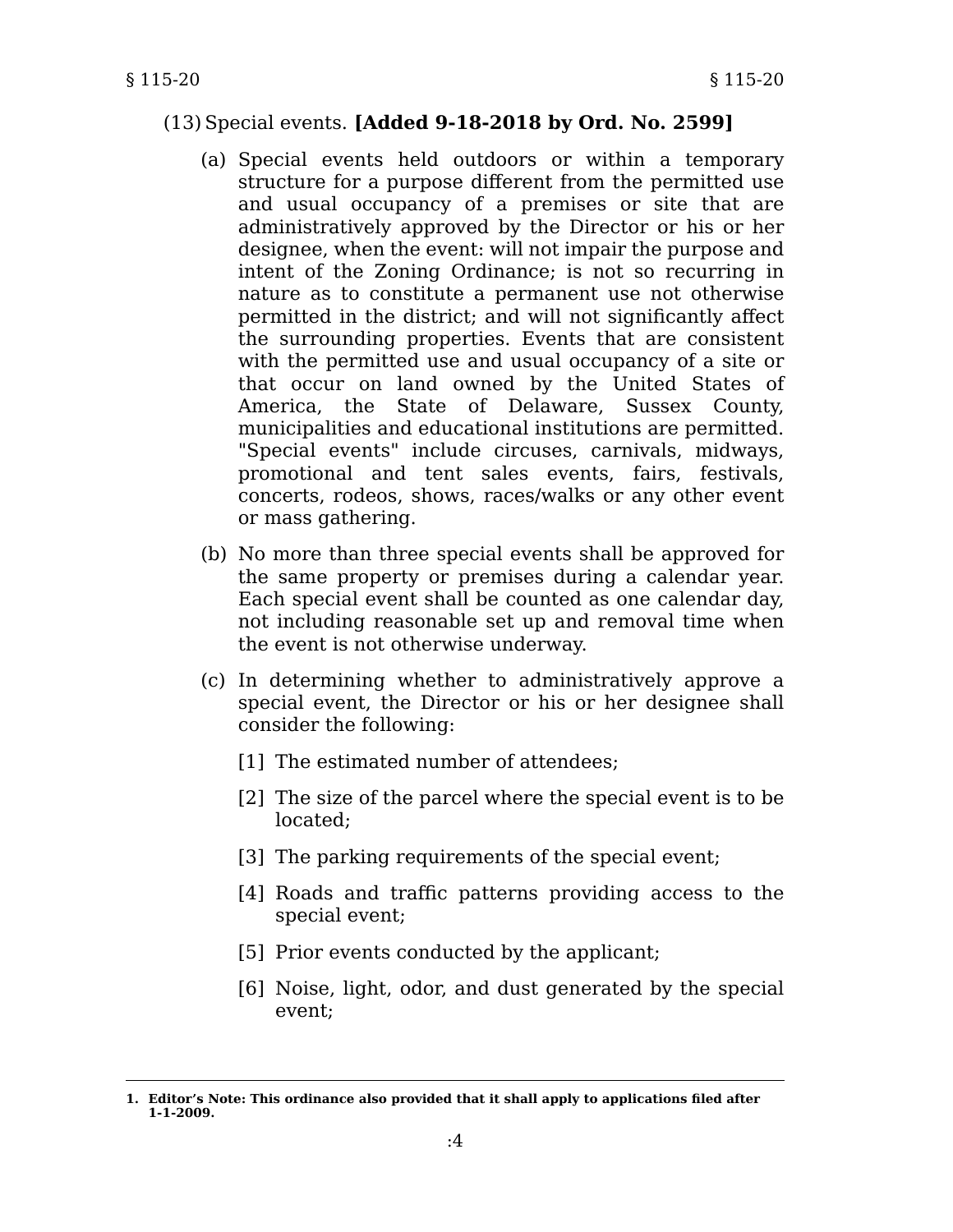- [7] Proposed hours of operation and number of consecutive days; and
- [8] Such other considerations that may be applicable to the requested event.
- (d) The Director or his or her designee may impose conditions upon an administrative approval.
- (e) All special events, regardless of size, location, use or duration, shall be subject to the requirements of the Sussex County Special Event and Public Safety Services Policies and Procedures. Failure to abide by the Sussex County Special Event and Public Safety Services Policies and Procedures may result in the termination of the special event's administrative approval.
- (f) Special events that do not meet these requirements or which are not administratively approved shall require a conditional use.
- (14) Use of a manufactured home as a single-family dwelling to meet an emergency or hardship situation that is administratively approved by the Director or his or her designee and subject to the following: **[Added 10-22-2019 by Ord. No. 2684]**
	- (a) The applicant must provide an affidavit from a doctor confirming the existence of the emergency or hardship situation.
	- (b) There shall be a fee of \$50 to request the administrative approval which shall be credited towards a Board of Adjustment application fee should consideration by the Board become necessary.
	- (c) The applicant shall submit a survey signed and sealed by a surveyor licensed in the State of Delaware to the Director showing the location of the proposed manufactured home.
	- (d) The Director shall give written notice to adjacent property owners of the requested manufactured home and accept written statements within 10 working days from the date of mailing. If any objection is received, the Director shall refer the application to the Board of Adjustment for a special use exception.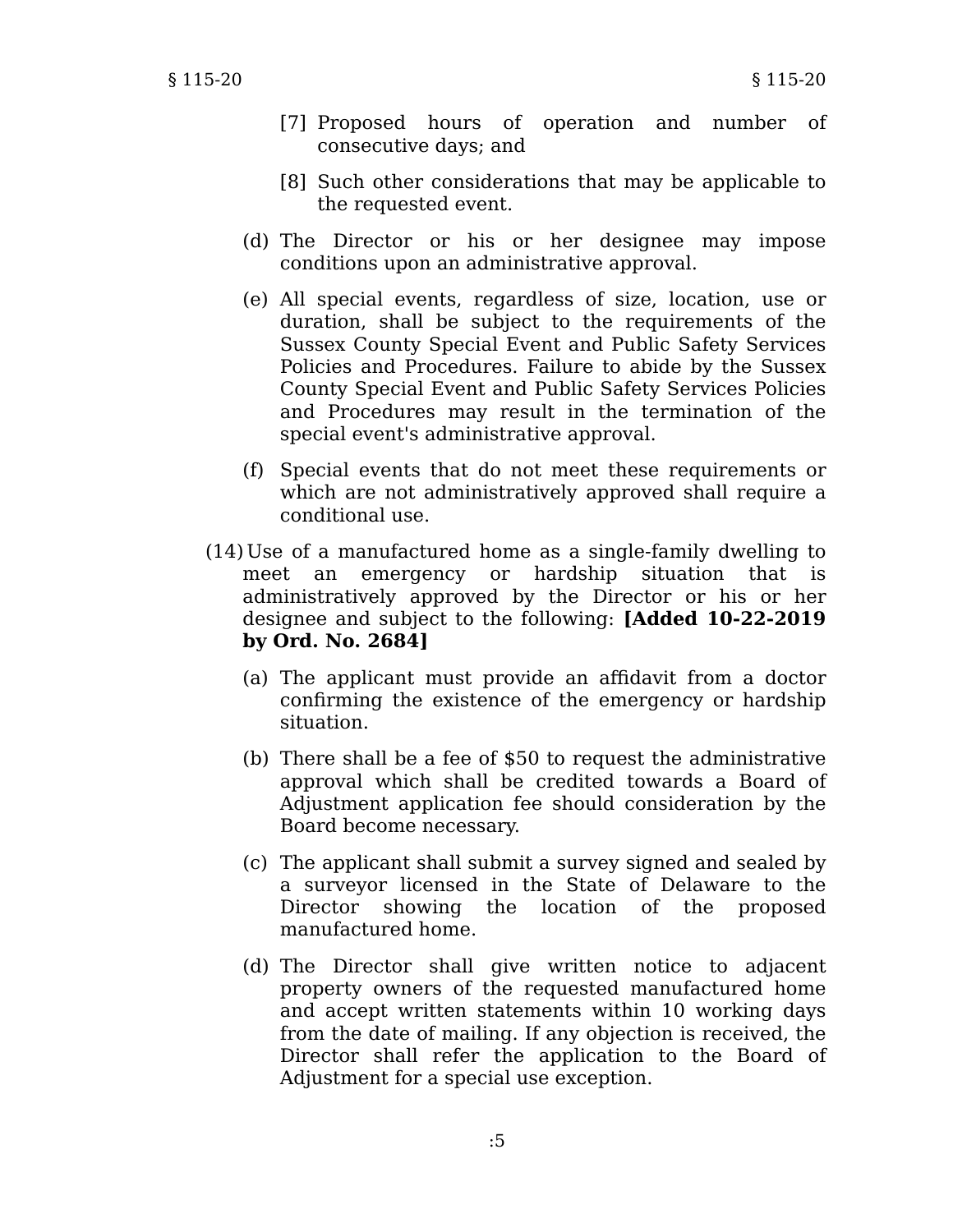- (e) The Director shall consider factors, including whether the manufactured home will have a substantially adverse effect on neighboring properties.
- (f) Within 30 working days after the request is submitted, the Director or his or her designee may approve the manufactured home or advise the applicant that an application must be submitted to the Board of Adjustment for a special use exception.
- (g) Such an approval shall not exceed two years. The Director may grant an extension for an emergency or hardship situation upon receipt of a subsequent affidavit from a doctor stating that the emergency or hardship situation still exists. Such an extension may be granted annually as long as the emergency or hardship still exists.
- (15) Garage/studio apartment with at least one parking space for the exclusive use of the tenant included on the premises that is administratively approved by the Director or his or her designee, and subject to the following: **[Added 10-22-2019 by Ord. No. 2684]**
	- (a) There shall be a fee of \$50 to request the administrative approval which shall be credited towards a Board of Adjustment application fee should consideration by the Board become necessary.
	- (b) The applicant shall submit a survey signed and sealed by a surveyor licensed in the State of Delaware to the Director showing the location of the garage/studio apartment.
	- (c) The Director shall give written notice to adjacent property owners of the requested garage/studio apartment and accept written statements within 10 working days from the date of mailing. If any objection is received, the Director shall refer the application to the Board of Adjustment for a special use exception.
	- (d) The Director shall consider factors including whether the garage/studio apartment will have a substantially adverse effect on neighboring properties.
	- (e) Within 30 working days after the request is submitted, the Director or his or her designee may approve the garage/studio apartment or advise the applicant that an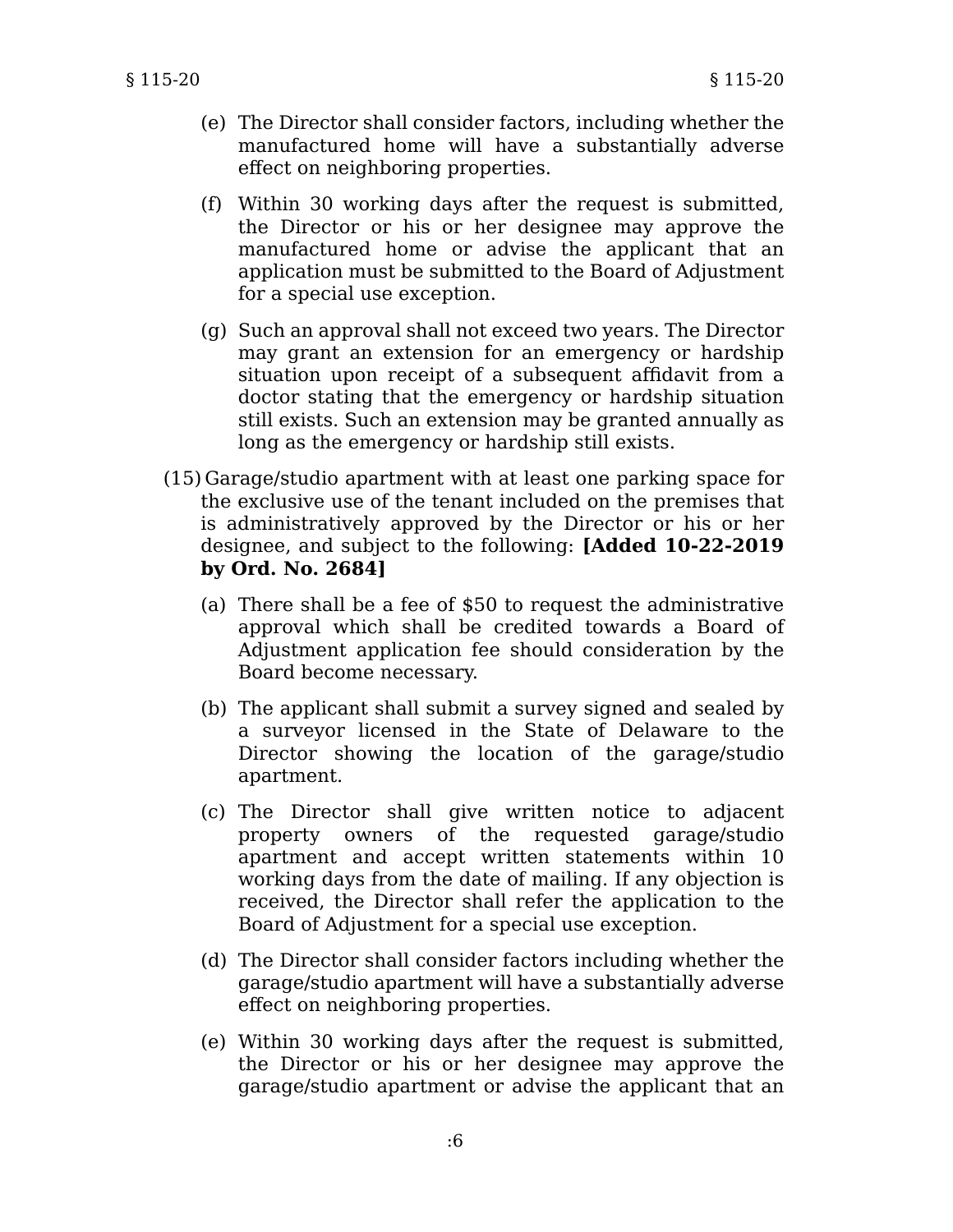application must be submitted to the Board of Adjustment for a special use exception.

- (16) Use of a manufactured-home-type structure for any business, commercial or industrial use that is administratively approved by the Director or his or her designee, and subject to the following: **[Added 10-22-2019 by Ord. No. 2684]**
	- (a) There shall be a fee of \$50 to request the administrative approval which shall be credited towards a Board of Adjustment application fee should consideration by the Board become necessary.
	- (b) The applicant shall submit a survey signed and sealed by a surveyor licensed in the State of Delaware to the Director showing the location of the manufactured-hometype structure.
	- (c) The Director shall give written notice to adjacent property owners of the requested manufactured-hometype structure and accept written statements within 10 working days from the date of mailing. If any objection is received, the Director shall refer the application to the Board of Adjustment for a special use exception.
	- (d) The Director shall consider factors including whether the manufactured-home-type structure will have a substantially adverse effect on neighboring properties.
	- (e) Within 30 working days after the request is submitted, the Director or his or her designee may approve the manufactured-home-type structure or advise the applicant that an application must be submitted to the Board of Adjustment for a special use exception.
- B. On a farm of five acres or more, a building or land may be used for the following additional purposes:
	- (1) Agriculture, including horticultural, hydroponic, chemical or general farming, truck gardens, cultivating of field crops, orchards, groves or nurseries for growing or propagation of plants, trees and shrubs, forest use (tree farming), including use of heavy cultivating machinery, spray planes or irrigating machinery, dairy farming, keeping or raising for sale of large or small animals, reptiles, fish, birds or poultry and including structures for processing and sale of products raised on the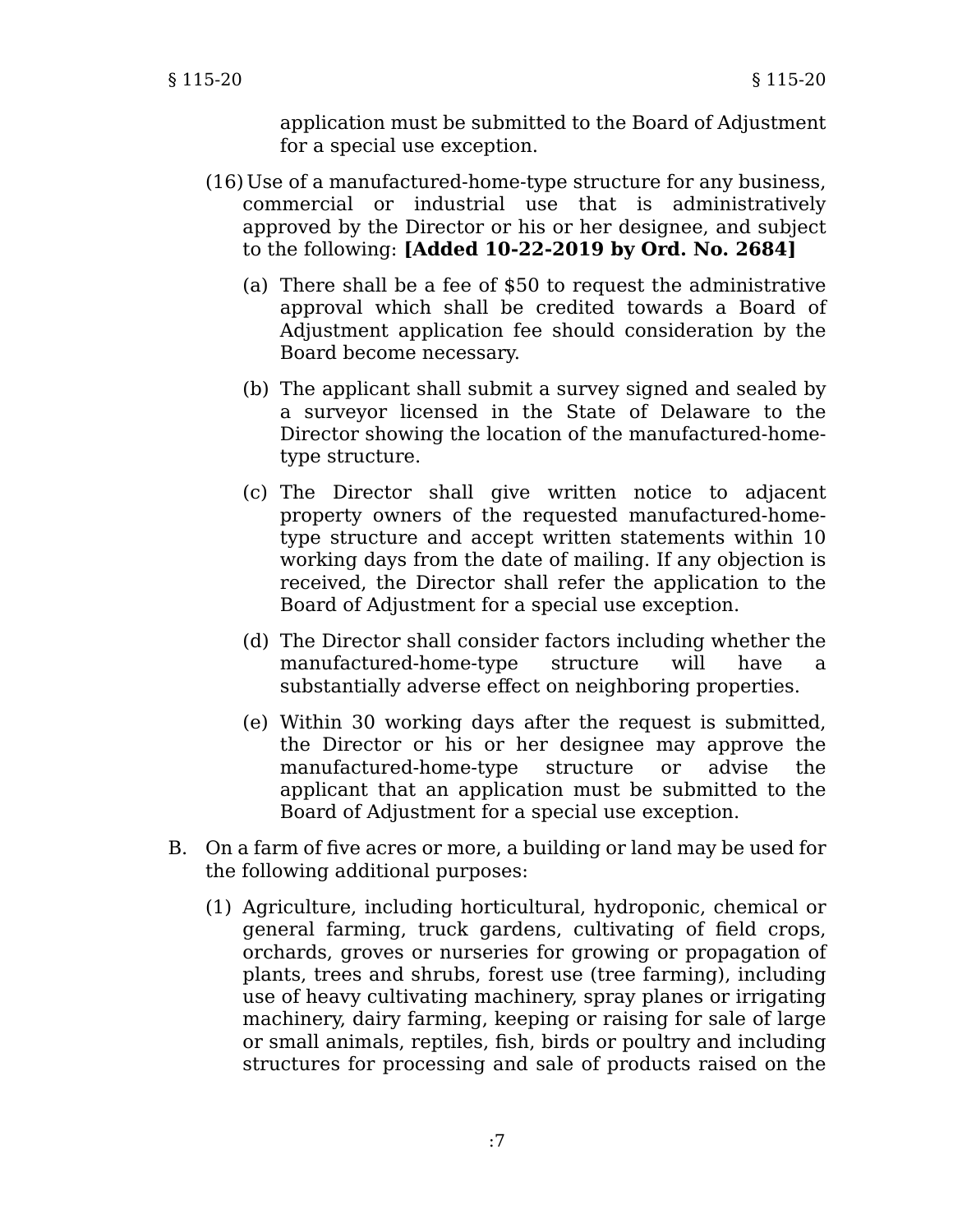premises, provided that: **[Amended 11-26-1991 by Ord. No. 806; 6-15-1993 by Ord. No. 894]**

- (a) Any commercial grain drier shall be located at least 300 feet from any boundary of the premises on which such use is located, and any noncommercial drier shall be located at least 100 feet from any boundary.
- (b) Any feed lot or structure used for the commercial feeding and housing of cattle, sheep and hogs or structure for storage of animal manure or animal waste composting shall be located at least 100 feet from all boundary lines of the premises on which such use is located and shall be 200 feet from any UR, MR, HR, UB or B-1 District boundary and 200 feet from any dwelling not on the premises. **[Amended 2-1-1994 by Ord. No. 953]**
- (c) Structures for commercial poultry raising, structures for storage of poultry manure and structures for poultry product composting shall be located at least 50 feet from all boundary lines and shall be 200 feet from any UR, MR, HR, UB or B-1 District boundary and 200 feet from any dwelling not on the premises. **[Amended 2-1-1994 by Ord. No. 953]**
- (d) Commercial slaughtering and processing of large animals such as horses, cows, pigs, sheep or goats shall not be conducted on the premises.
- (e) Structures for commercial aquaculture, fish and frog farming, structures for storage of fish or frog waste and structures for fish or frog product composting shall be located at least 50 feet from all boundary lines and shall be 200 feet from any UR, MR, HR, UB or B-1 District boundary and 200 feet from any dwelling not on the premises. Farm ponds utilized for aquaculture, fish or frog farming shall be located at least 50 feet from all boundary lines and shall be 200 feet from any UR, MR, HR, UB or B-1 District boundary and 200 feet from any dwelling not on the premises. **[Amended 2-2-1999 by Ord. No. 1287]**
- (2) Dog kennels, commercial, provided that any open pens, runs, cages or kennels shall be located at least 200 feet from any lot lines.
- (3) Grain storage structures.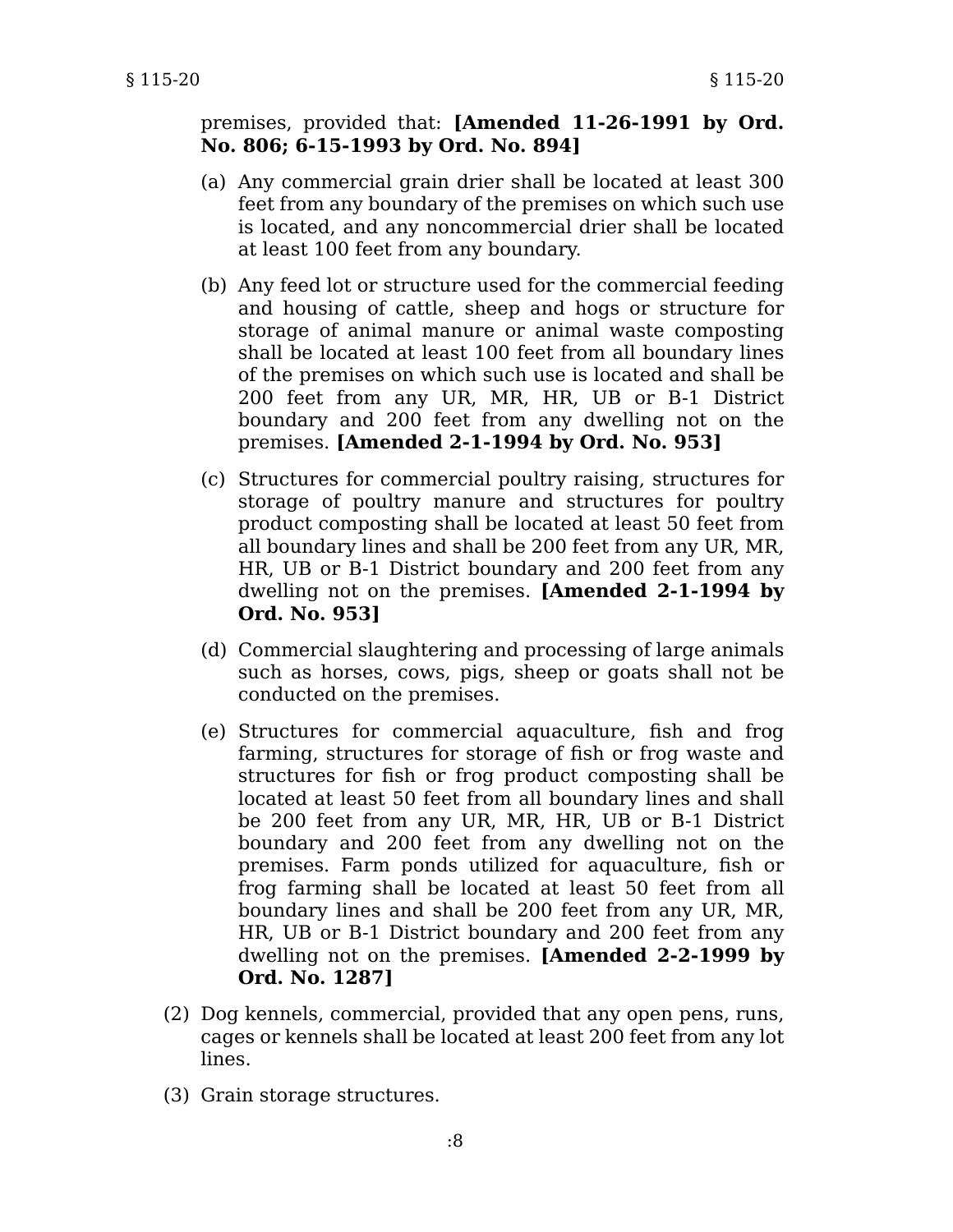- (4) Hospitals or clinics for large or small animals, provided that all buildings, structures, pens or open kennels shall be located at least 200 feet from any lot lines.
- (5) Stables, public, provided that any building for keeping of animals shall be located at least 200 feet from any lot lines.

#### **§ 115-21. Permitted accessory uses.**

- A. Permitted accessory uses on a farm of five acres or more are as follows:
	- (1) Accessory structures for sale or processing of farm products raised on the premises.
	- (2) Accessory open or enclosed storage of farm materials, products or equipment.
	- (3) Accessory farm buildings, including but not limited to barns, cribs, stable sheds, tool rooms, shops, bins, tanks and silos.
	- (4) Dwellings for persons permanently employed on the premises.
	- (5) With respect to a farm of 10 acres or more, one manufactured home for residential purposes for persons employed on the premises or immediate members of the family owning or operating the farm, in addition to the main dwelling structure on the premises. One additional manufactured home may be permitted on a farm of 50 acres or more for residential purposes for persons employed on the premises or immediate members of the family owning or operating the farm. Additional manufactured homes may be permitted on a farm of 10 acres or more as a special use exception for residential purposes for persons employed on the premises or immediate members of the family owning or operating the farm, pursuant to § 115-210A(3)(n). **[Amended 3-5-1991 by Ord. No. 750; 3-25-1997 by Ord. No. 1131; 10-12-2010 by Ord. No. 2152]**
	- (6) All accessory farm buildings shall have the same setbacks as those which are required for a dwelling, except as stated elsewhere in this chapter.
	- (7) A wind turbine which meets § 115-194.4 as a permitted use. **[Amended 9-13-2011 by Ord. No. 2213]**
	- (8) Farm ponds, subject to § 115-219.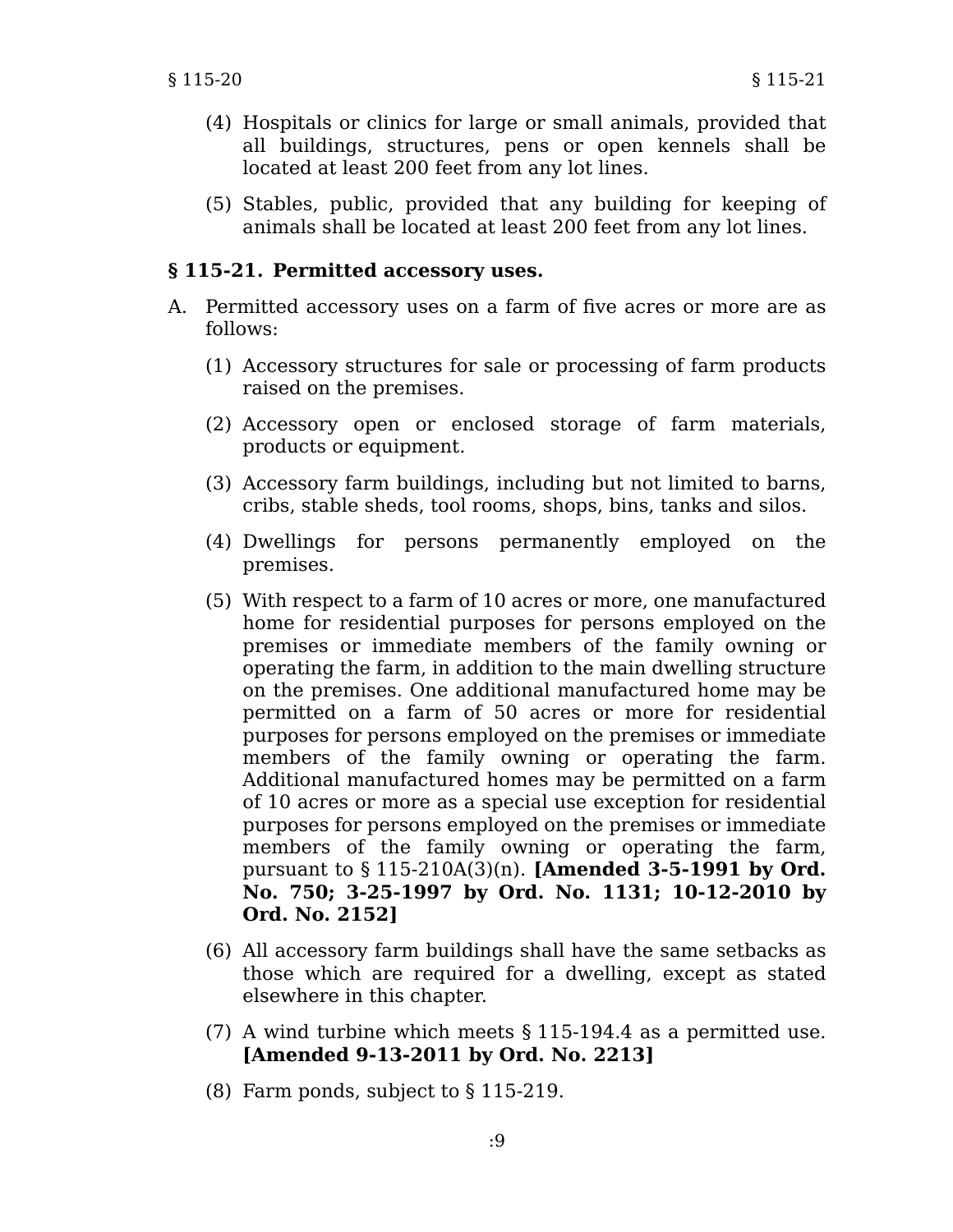B. Other permitted accessory uses are as follows: **[Amended 10-8-2019 by Ord. No. 2683]**

Accessory off-street parking and loading spaces

Boat docks and boathouses

Domestic storage in the main building or in an accessory building

Garages, private

Guest houses

Home barbecue grills

Home occupations in a main building or accessory building

Keeping of small animals, insects, reptiles, fish or birds, but only for personal enjoyment or household use and not as a business

Playhouses, without plumbing, limited in floor area to 150 square feet and headroom limited to five feet

Servants' quarters

Storage of a boat trailer or camp trailer or a boat, but not in a front yard, provided that it is not used for living purposes while so parked or stored

Swimming pools and game courts, lighted or unlighted, for the use of the occupants or their guests

Temporary buildings, including manufactured home-type structures, the use of which is incidental to construction operations or sale of lots during development being conducted on the same or adjoining tract or subdivision and which shall be removed upon completion or abandonment of such construction or upon the expiration of a period of two years of the time of erection of such temporary buildings, whichever is sooner. If construction operations or the initial sale of lots remain actively underway, the Director may grant extensions to this time period

# **§ 115-22. Conditional uses.**

The following uses may be permitted as conditional uses when approved in accordance with the provisions of Article XXIV of this chapter: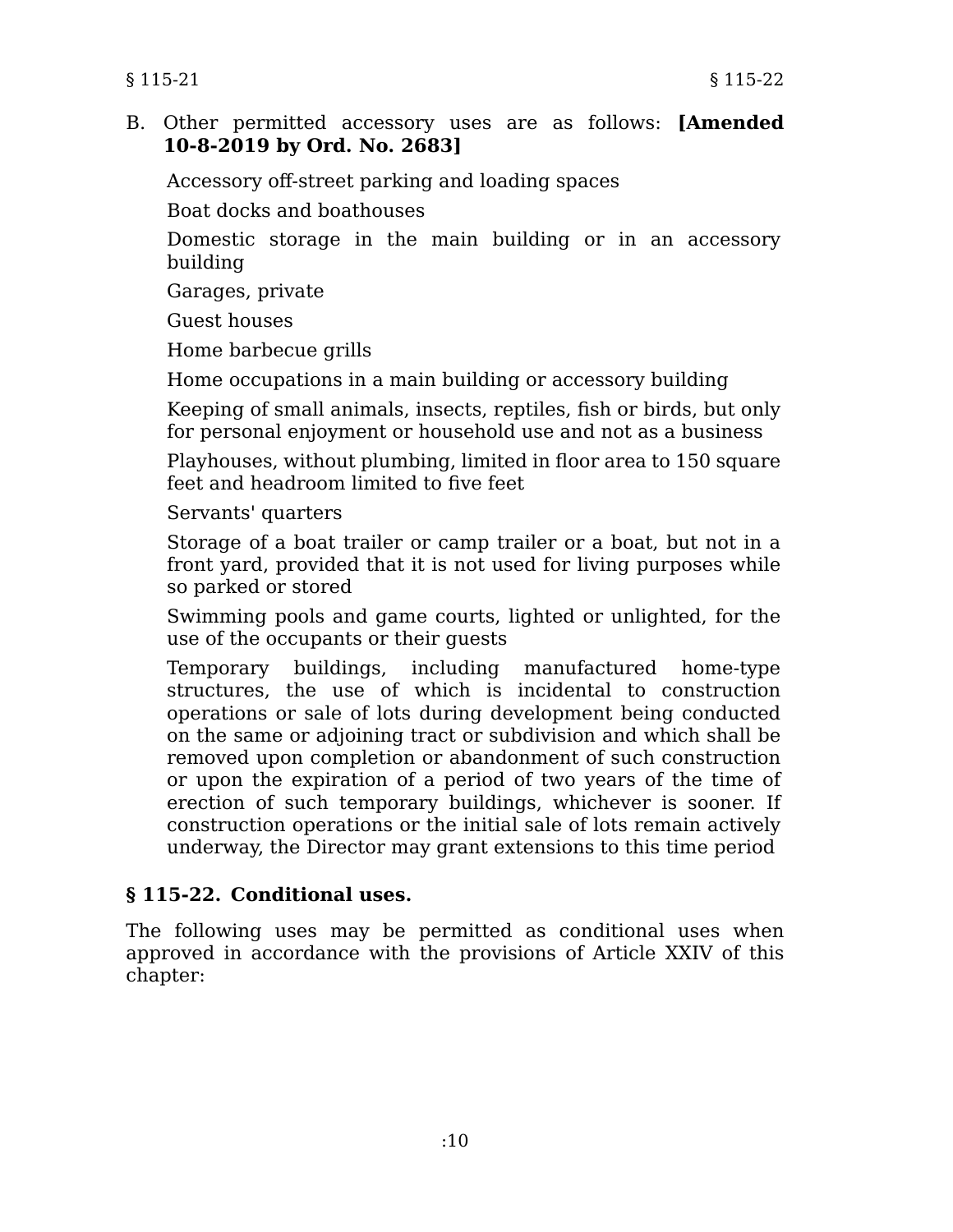Agricultural related industry, provided that such use is visually and acoustically screened from adjacent highways and property in such a manner that a reasonable passerby is not attracted to or aware of the establishment **[Added 1-27-2004 by Ord. No. 1658]**

Airports and landing fields or seaplane bases, provided that they shall comply with the recommendations of the Federal Aviation Administration

Aquariums, commercial

Beaches, commercial

## Biotech campus **[Added 1-27-2004 by Ord. No. 1659]**

Biotech industry not located within a biotech campus provided that such use is visually and acoustically screened from adjacent highways and property in such a manner that a reasonable passerby is not attracted to or aware of the establishment. **[Added 1-27-2004 by Ord. No. 1659]**

Cemeteries, including a crematorium if located at least 200 feet from the boundaries of the cemetery

Excavation or backfilling of borrow pits, extraction, processing and removal of sand, gravel or stone, stripping of topsoil (but not including stripping of sod) and other major excavations other than for construction of swimming pools and foundations for buildings and other than those approved in connection with a street, subdivision or planned residential development. (See § 115-172B.)

Exposition centers or fairgrounds

Heliports or helistops

Hospitals and sanitariums, but not animal hospitals

Institutions, educational or philanthropic, including museums, art galleries and libraries

Land application of sludge, treated sludge or any product containing these materials. For purposes of this section, "sludge" means the accumulated semiliquid suspension, settled solids or dried residue of these solids that is deposited from liquid waste in a wastewater treatment plant or surface or ground waters treated in a water treatment plant, whether or not these solids have undergone treatment. "Septage" is included herein as sludge. "Land application" means the placement of sludge, treated sludge or any other product containing these materials within two feet below the surface of land used to support vegetative growth. **[Added 5-8-1990 by Ord. No. 681]**

Livestock auction markets in an AR District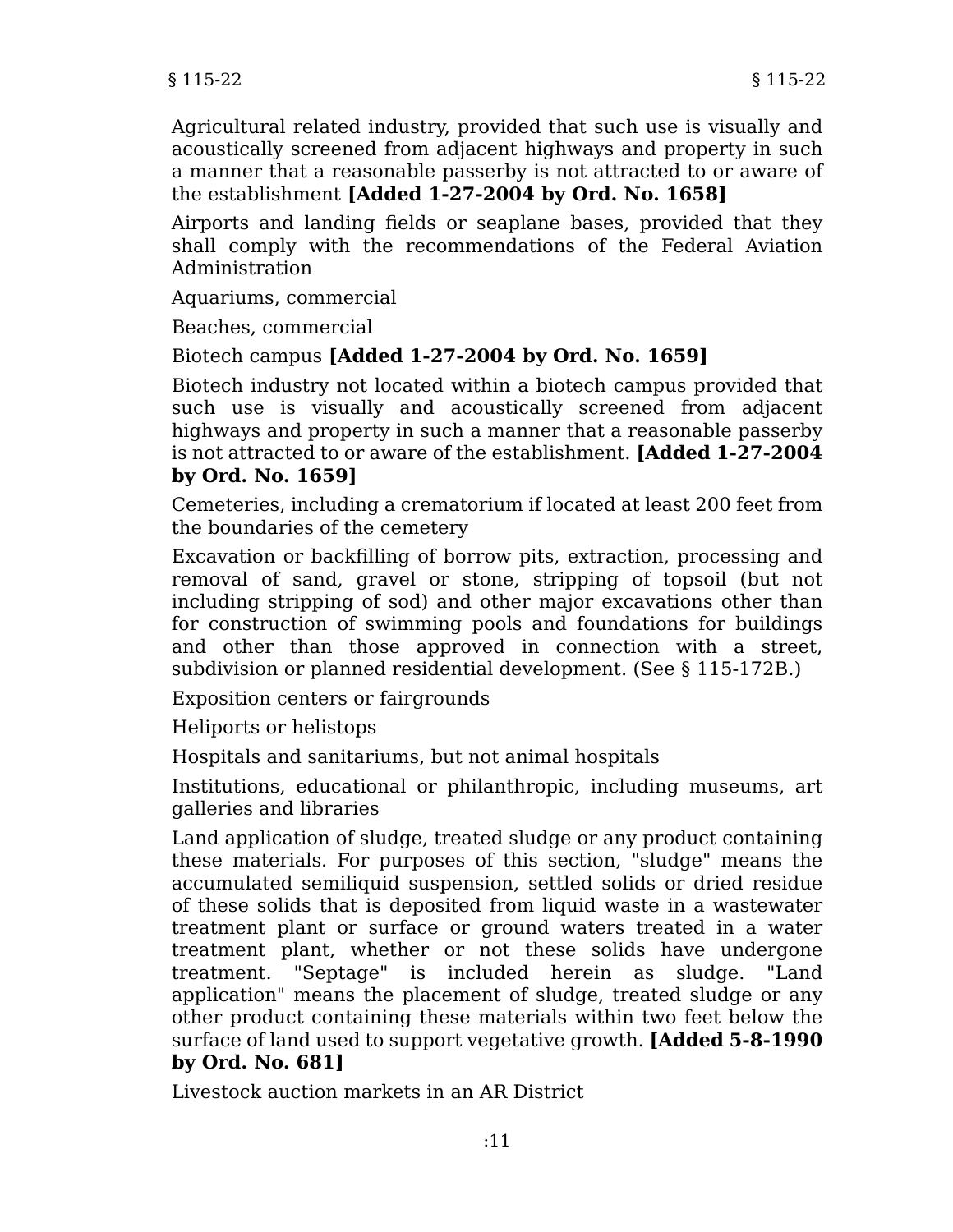## Marinas or yacht clubs

Multifamily dwelling structures and/or townhouses and/or town homes, subject to the provisions of this chapter when: **[Added 7-31-2007 by Ord. No. 1920]**

- A. Said multifamily dwelling structures and/or townhouses and/or town homes, the owners of which would share and own in common the surrounding grounds (which may also be referred to herein collectively as "units"), lie within a Town Center, a Developing Area, or a Coastal Area as described within the Land Use Element and as shown on the Future Land Use Plan of the adopted Sussex County Comprehensive Plan; and **[Amended 5-21-2019 by Ord. No. 2656]**
- B. The developer has proffered to Sussex County for the purpose of creating open space for preservation and/or active and/or passive recreation areas a development fee per unit, as described in Chapter 62, § 62-7, for every unit in excess of two units per gross acre that is included in the application; and
- C. The Sussex County Council prior to the signing of a contract to purchase or lease open space for preservation and/or active and/or passive recreation areas shall approve all such land or conservation easement purchases which utilize monies paid to the County under the terms of this amendment. All such approvals by the Council shall be by a four-fifths majority vote and shall include a determination that the land and/or conservation easement to be acquired is located in the same watershed area as the land where the bonus density will be located; and
- D. It is understood that Sussex County shall control all monies paid to it under this amendment and that the Sussex County Land Trust may act as a recommending body and/or partner at the discretion of the Sussex County Council; and
- E. The maximum number of multifamily dwelling structures and/or townhouses and/or town homes, as defined in Subsection A above, included in the application, shall not exceed four dwelling units per gross acre, including land set aside for common open space and/or recreational uses; and
- F. The minimum percentage of the total site which shall be set aside as common open space shall be 40% of the total land area included in the application; and
- G. There shall be a vegetated buffer of not less than 75 feet, subject to the following conditions: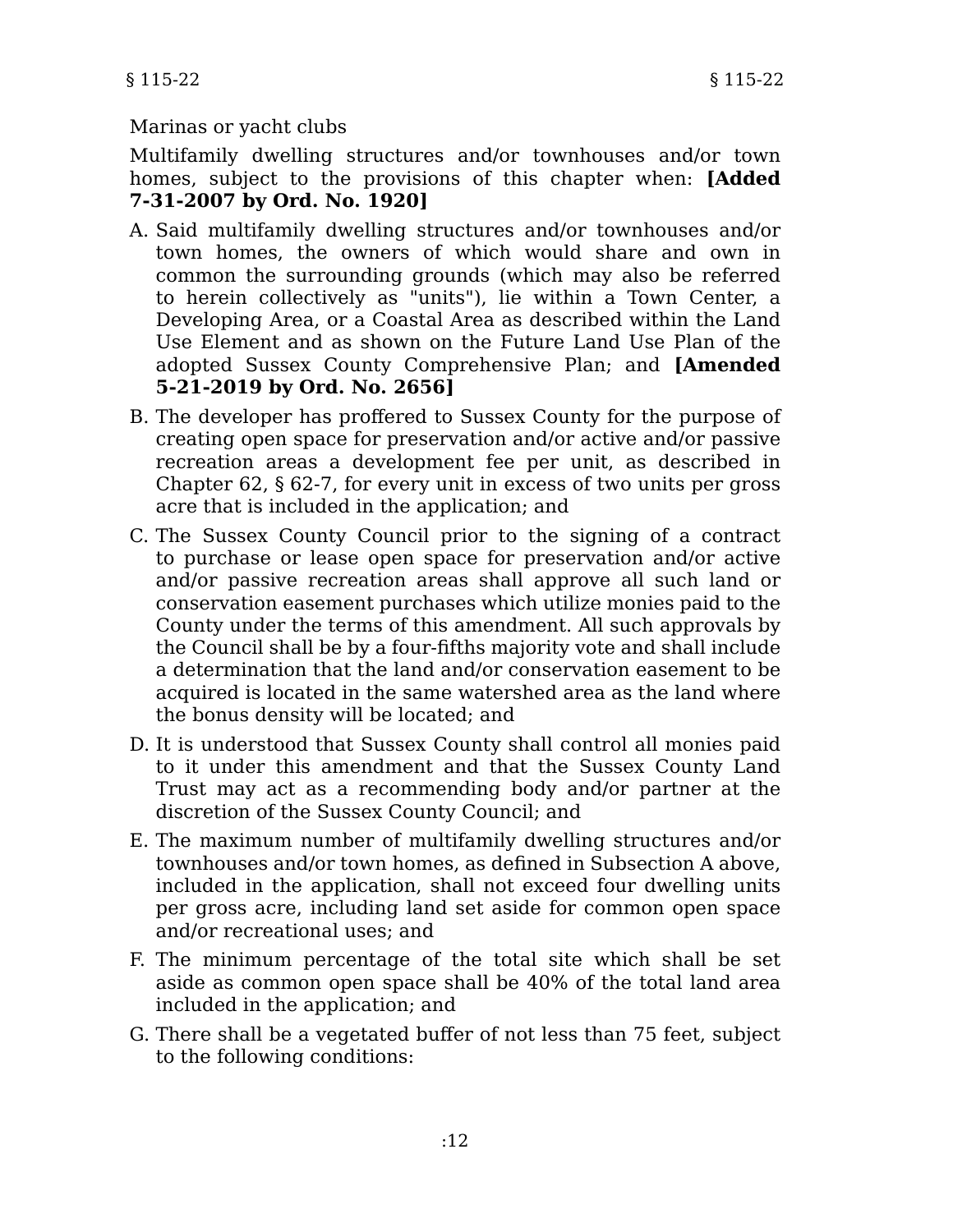- (1) The vegetated buffer shall be located adjacent to a numbered road shown on the General Highway Map for Sussex County and may include the required setback area from the road and shall be kept free of vehicle parking areas, buildings and structures; and
- (2) The vegetated buffer shall include a mix of deciduous shade trees and evergreen trees, a majority of which shall be of common local species; and
- (3) The deciduous shade trees shall include trees reasonably capable of attaining a minimum trunk diameter of two inches measured 3.5 feet above the ground within five years of being planted; and
- (4) The evergreen trees shall include trees reasonably capable of attaining a minimum height of 10 feet above the ground within five years of being planted; and
- (5) The goal of the landscape plan for the buffer area shall be include trees of the type indicated herein that will be planted in a natural manner, as they might appear in nature, as opposed to being planted in row fashion which will filter views from the road in such a manner that the dwelling units appear more green and less dense than if no landscaping had been required; and
- (6) A further goal of the landscape plan would be to avoid placing plantings in an area adjacent to the entrance to the development in such a manner as to restrict the view of motorists entering or exiting from the development or restricting sight lines for motorists in such a manner as to create a potential safety hazard; and
- (7) The landscape plan for the buffer area shall be designed and signed by a Delaware licensed landscape architect and approved by the Planning and Zoning Commission and County Council; and
- H. Council and/or the County Administrator may consider and authorize an expedited review of a conditional use application filed under this section; and
- I. Multifamily dwelling structures and/or townhouses and/or town homes shall not be considered as a conditional use under any other provision of this section which existed prior to the date of this amendment; and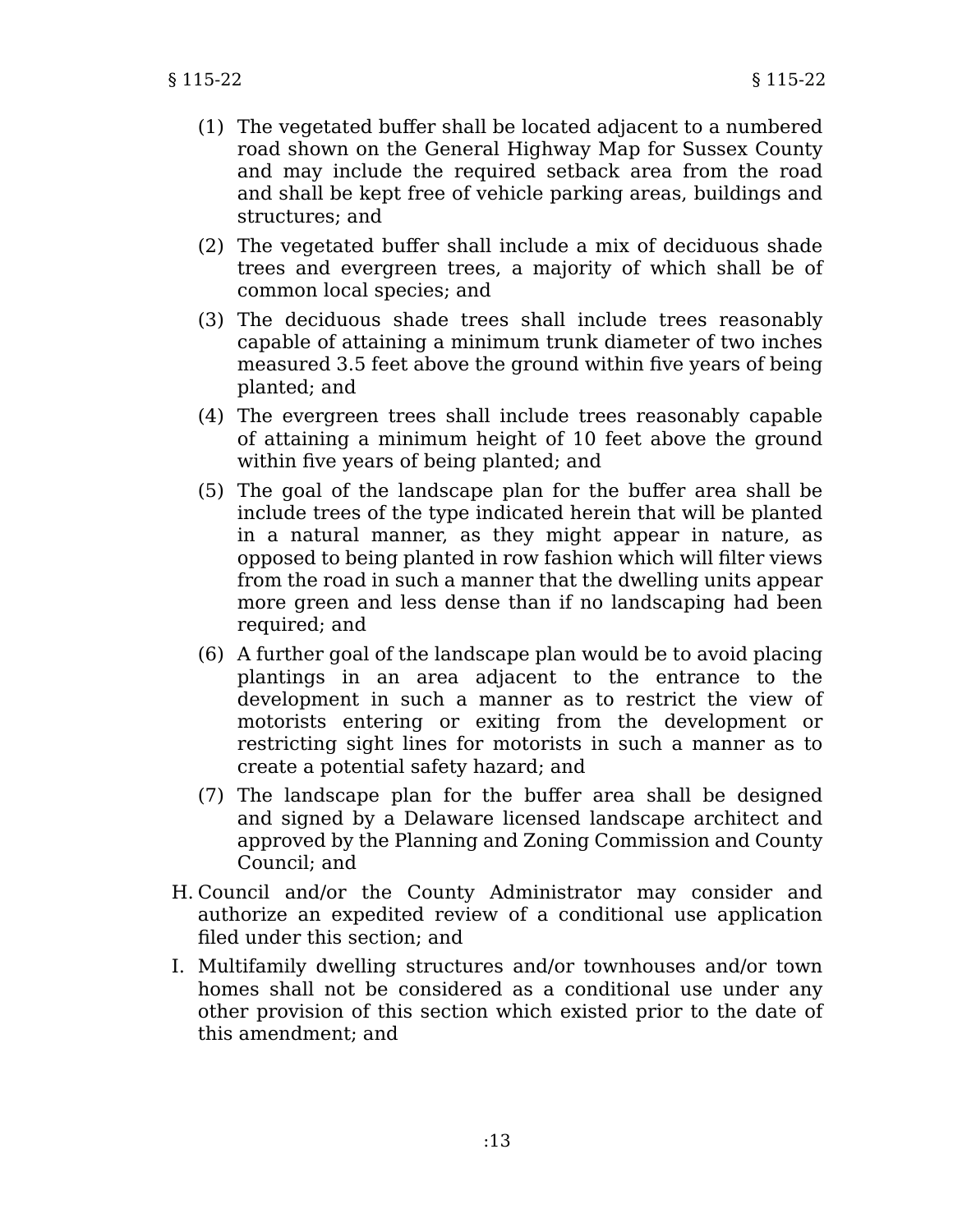J. The density bonus fee for each multifamily and/or townhouse and/ or town home dwelling unit in excess of two units per gross acre shall be determined by reference to and the use and application of the per-unit density bonus fees adopted as part of Ordinance 1842 and applicable to cluster developments and appearing in Chapter 62, Article III, § 62-7, as the same may hereafter be modified by Council, from time to time. Council will review the fees for a density bonus under the terms of this amendment on an annual basis and revise such fees as it deems necessary by an appropriate amendment.

Manufactured home parks **[Amended 10-12-2010 by Ord. No. 2152]**

Nursing and similar care facilities **[Added 4-16-2019 by Ord. No. 2645]**

Parks or campgrounds for mobile campers, tents, camp trailers, touring vans and the like

Private clubs

Public or governmental buildings and uses, including schools, parks, parkways, playgrounds and public boat landings

Public utilities or public service uses, buildings, generating or treatment plants, pumping or regulator stations or substations, but not telephone central offices

Racetracks, any type, including horses, stock cars or drag strip

Recreation facilities, privately or commercially operated, such as a fishing or boating lake, picnic grounds or dude ranch, and accessory facilities, including sale of food, beverages, bait, incidentals, supplies and equipment

Residential, business, commercial or industrial uses when the purposes of this chapter are more fully met by issuing a conditional use permit **[Added 4-6-2004 by Ord. No. 1677<sup>2</sup> ]**

**<sup>2.</sup> Editor's Note: This entry was previously repealed 1-27-2004 by Ord. No. 1658.**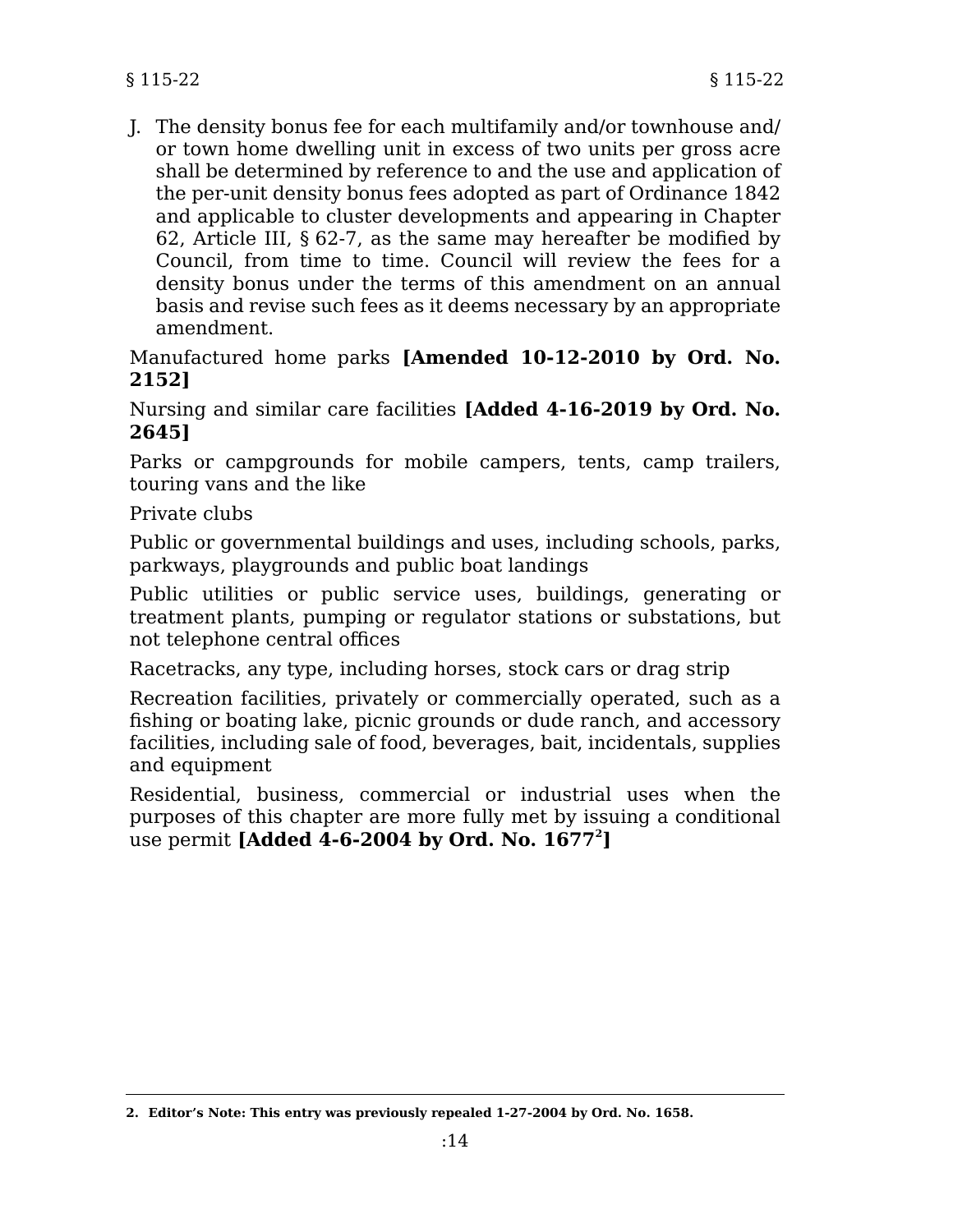Special events such as circuses or carnival grounds, amusement parks or midways, festivals, concerts, race/walks or any other special event or gathering being held outdoors or within a temporary structure or at a site and for a purpose different from the designated use and usual occupancy of the premises and located on unincorporated lands within Sussex County, permanently or for a temporary time period exceeding three days. Special events not approved by the Director as a permitted use under § 115-20 shall require a conditional use permit. All special events, regardless of duration, shall be subject to the requirements of the Sussex County Special Event Policy. **[Amended 5-1-1990 by Ord. No. 680; 11-10-1992 by Ord. No. 863; 8-20-2013 by Ord. No. 2316; 9-18-2018 by Ord. No. 2599]**

Sports arenas or stadiums, commercial athletic fields or baseball parks

Stores or shops for the sale of farm products, farm supplies, groceries, beverages, drugs and food and similar stores and shops

Structures for commercial poultry raising on farms of less than five acres

Swimming or tennis clubs, private, nonprofit or commercially operated

# **§ 115-23. Special use exceptions.**

Special use exceptions may be permitted by the Board of Adjustment in accordance with the provisions of Article XXVII of this chapter and may include:

A. Temporary and conditional permits for a period not to exceed five years, such period to be determined by the Board, for the following uses: **[Amended 11-10-1992 by Ord. No. 863; 10-12-1999 by Ord. No. 1346; 10-12-2010 by Ord. No. 2152; 10-22-2019 by Ord. No. 2684]**

Archery ranges

Asphalt batching plants or concrete batching plants

Commercial dog kennels

Miniature golf courses or driving ranges**<sup>3</sup>**

Outdoor display or promotional activities at shopping centers or elsewhere

**<sup>3.</sup> Editor's Note: The former entry reading "Nonaccessory tents for special purposes," which immediately followed this entry, was repealed 11-10-1992 by Ord. No. 863. See now the entry beginning with "Tents."**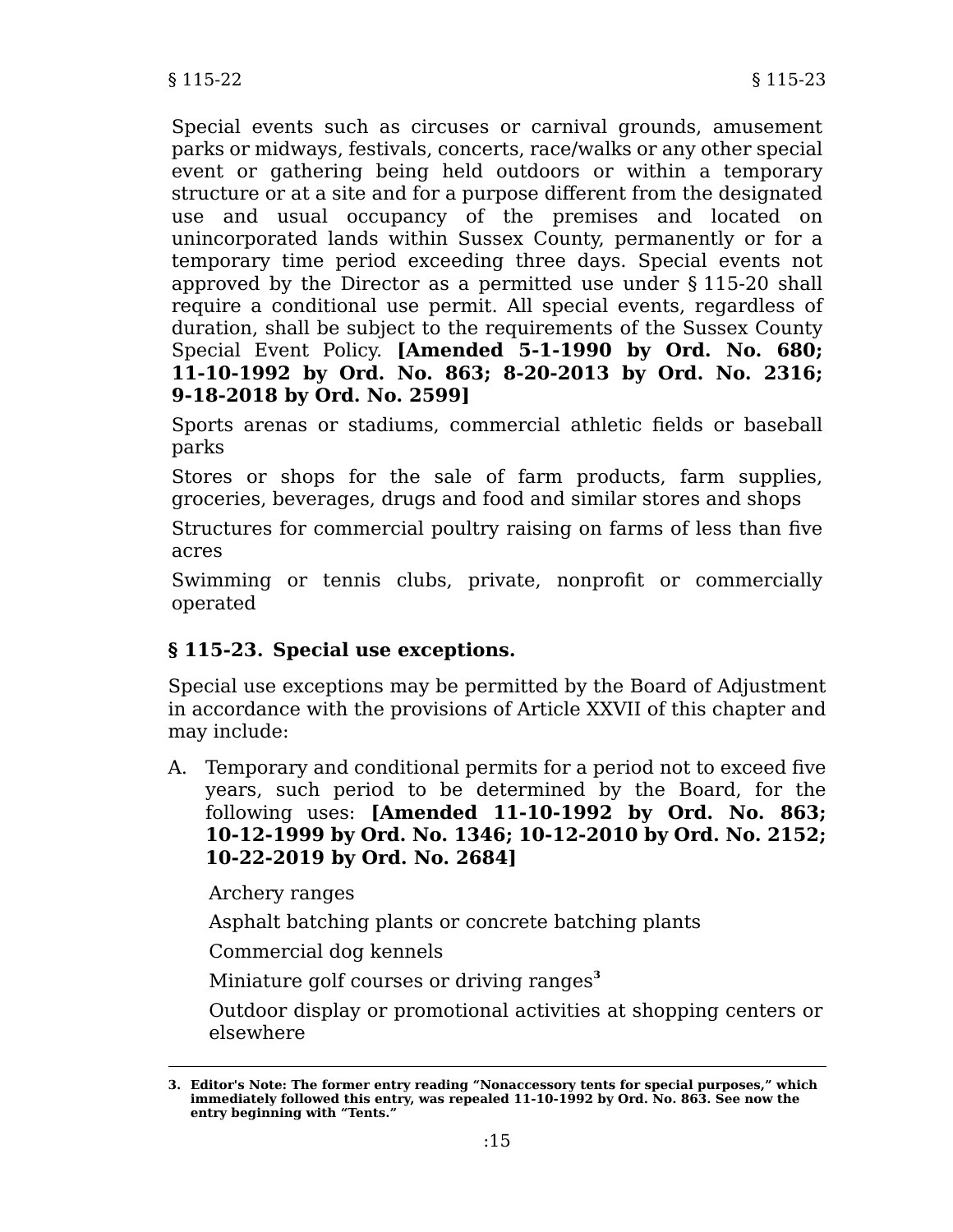### Pony rings

Raising for sale of birds, bees, rabbits and other small animals, fish and other creatures

Riding academies

Rifle or pistol ranges, trap or skeet shooting

Sawmills for cutting timber grown on the premises

Temporary buildings for use as a sales or rental office for an approval real estate development or subdivision

Tents for special purposes for a period exceeding three days. The Director may, without requiring an application for a special use exception, grant approval for a tent for a special purpose (revival, reception, tent sale as an accessory to a business or commercial use, or other similar activities). If approved by the Director, a tent for special purposes may be utilized on a parcel no more than three times in a calendar year.

Use of a manufactured home as a single-family dwelling in any district to meet an emergency or hardship situation when not approved administratively by the Director or his or her designee, such permit not to exceed two years. The Director may, without requiring an application for a special use exception, grant an extension for an emergency or hardship situation previously approved by the County Board of Adjustment upon receipt of an affidavit from a doctor stating that the emergency or hardship situation still exists. Such extension may be granted annually as long as the emergency or hardship still exists.

Use of a manufactured-home-type structure for any business, commercial or industrial use when not approved administratively by the Director or his or her designee

- B. Exceptions to parking and loading requirements as follows:
	- (1) Off-street parking areas, adjacent to or at a reasonable distance from the premises on which parking areas are required by the parking regulations of Article XXII, where practical difficulties, including the acquisition of property, or undue hardships are encountered in locating such parking areas on the premises and where the purpose of these regulations to relieve congestion in the streets would best be served by permitting such parking off the premises.
	- (2) Waiver or reduction of the parking and loading requirements in any district whenever the character or use of the building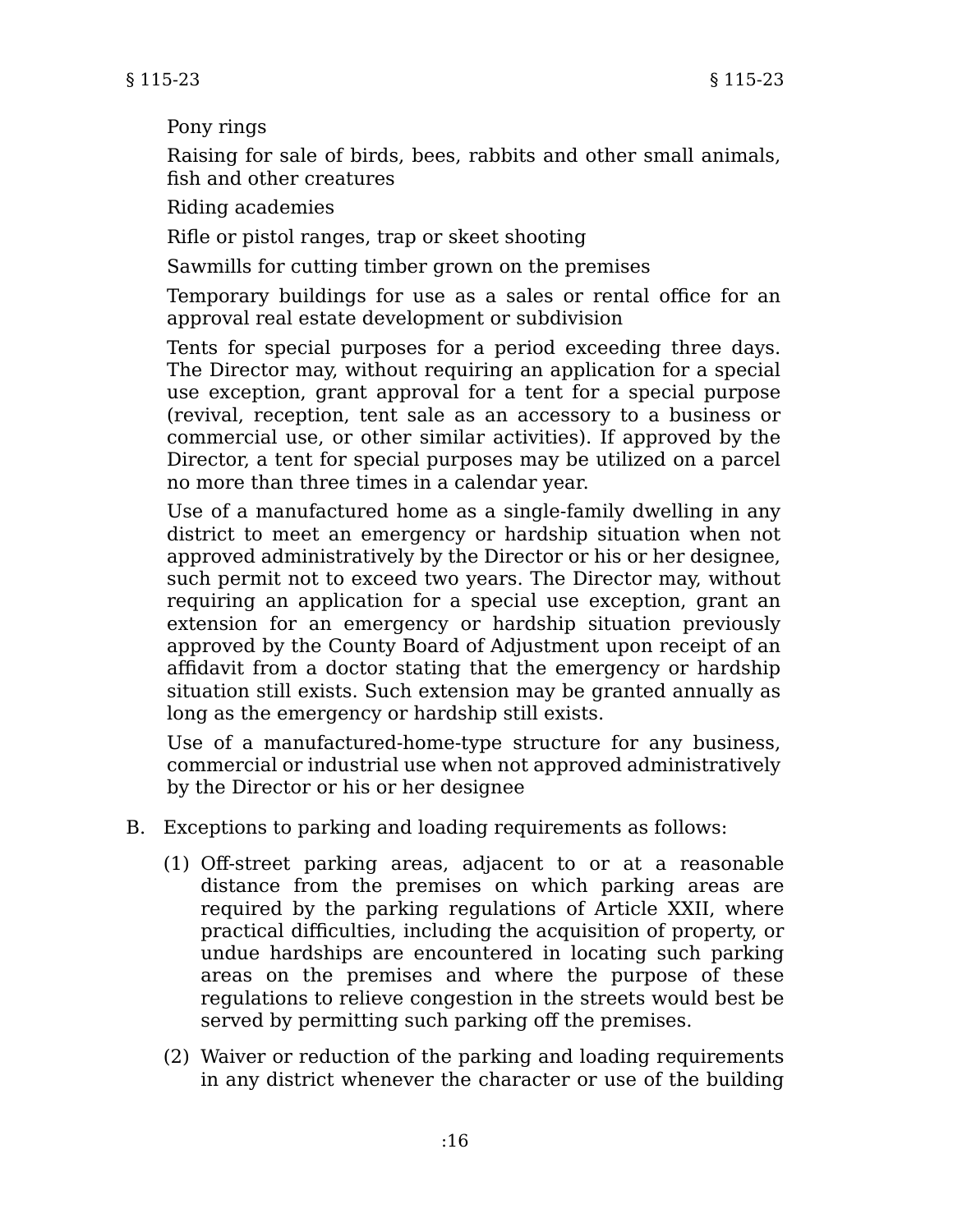is such as to make unnecessary the full provision of parking or loading facilities.

- (3) Waiver or reduction of loading space requirements where adequate community loading facilities are provided.
- (4) Waiver or reduction of loading space requirements for uses which contain less than 10,000 square feet of floor area where construction of existing buildings, problems of access or size of lot make impractical the provision of required loading space.
- C. Other special use exceptions as follows:
	- (1) Private garages for more than four automobiles and with floor area of more than 900 square feet in a residential district.
	- (2) Cemeteries for pets.
	- (3) Commercial greenhouses, wholesale or retail.
	- (4) **<sup>4</sup>**Day nurseries or child-care centers.
	- (5) Garage/studio apartments, when not approved administratively by the Director or his or her designee, provided that at least one parking space for the exclusive use of the tenant is included on the premises.**<sup>5</sup> [Added 3-18-2008 by Ord. No. 1959; amended 10-22-2019 by Ord. No. 2684]**
	- (6) Nurseries for growing of plants, trees and shrubs, including a building for sale of products produced on the premises.
	- (7) Public telephone booths in residential areas.
	- (8) Telephone central offices, provided that all storage of materials, all repair facilities and all housing of repair crews are within a completely enclosed building.
	- (9) (Reserved)**<sup>6</sup>**

**<sup>4.</sup> Editor's Note: Former Subsection C(4), Convalescent homes, nursing homes or homes for the aged, was repealed 4-16-2019 by Ord. No. 2645. Ordinance No. 2645 also redesignated former Subsection C(5) through (14) as Subsection C(4) through (13), respectively.**

**<sup>5.</sup> Editor's Note: Former Subsection C(6), which listed frog or fish farms, was repealed 11-26-1991 by Ord. No. 806.**

**<sup>6.</sup> Editor's Note: Former Subsection C(10), pertaining to mobile home use in AR District, was repealed 3-25-1997 by Ord. No. 1131.**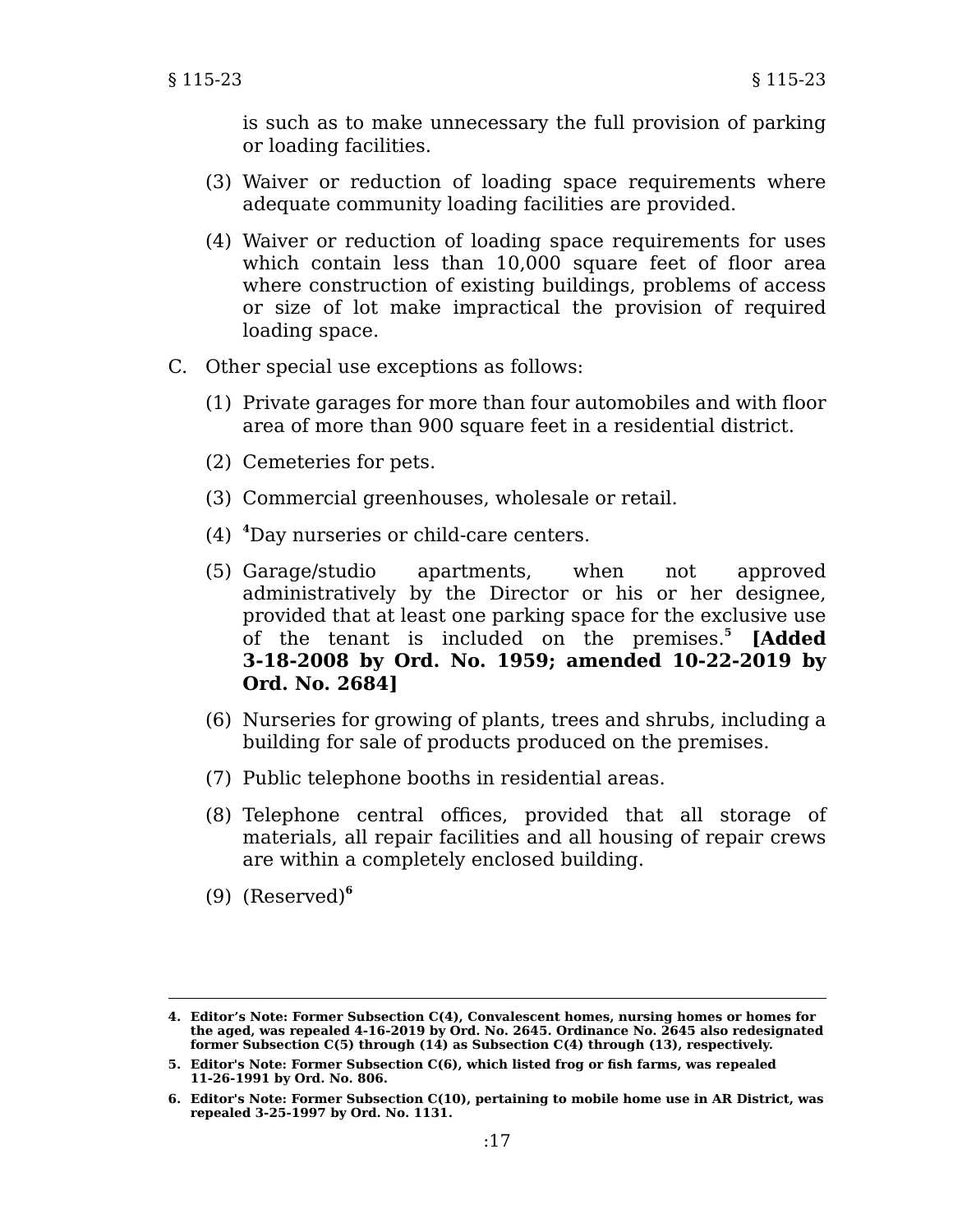- (10) The alteration, extension or replacement of a nonconforming manufactured home, subject to the provisions of § 115-196. **[Amended 10-12-2010 by Ord. No. 2152]**
- (11)More than one manufactured home may be permitted on a farm of 10 acres or more pursuant to § 115-21A(5), provided that all manufactured homes or dwellings on the property are the primary place of residence for persons employed on the premises or immediate members of the family owning or operating the farm, and provided that the granting of this exception will not adversely affect the values or uses of adjacent properties. **[Amended 3-25-1997 by Ord. No. 1131; 10-12-2010 by Ord. No. 2152]**
- (12) Farm ponds on less than five acres, subject to  $\S 115-219$ .<sup>7</sup>
- (13) Tourist homes (also referred to as bed-and-breakfast inns"). **[Added 5-16-1989 by Ord. No. 585]**
- (14) **<sup>8</sup>**Commercial communications towers and antennas. **[Added 4-24-2001 by Ord. No. 1445]**

## **§ 115-24. Permitted signs. [Amended 10-3-1989 by Ord. No. 619; 9-11-1990 by Ord. No. 719; 12-2-2008 by Ord. No. 2008]**

See Article XXI, § 115-159.1, for signs permitted in the AR-1 and AR-2 Districts and other regulations relating to signs.

## **§ 115-25. Height, area and bulk requirements. [Amended 11-7-1989 by Ord. No. 632; 10-31-1995 by Ord. No. 1062; 7-15-1997 by Ord. No. 1157; 8-3-2004 by Ord. No. 1709]**

- A. Minimum lot sizes for lots using a wastewater disposal system located entirely on that lot and generally defined as an on-site septic system.
	- (1) Standard lot option:

| <b>District</b> | Area   | Width* |       |
|-----------------|--------|--------|-------|
| (square feet)   | (feet) | (feet) | Depth |
| AR-1            | 32,670 | 100    | 100   |

**7. Editor's Note: Former Subsection C(13), regarding windmills and wind-powered generators, was repealed 9-13-2011 by Ord. No. 2213. This ordinance also provided for the renumbering of the remainder of this Subsection C.**

**<sup>8.</sup> Editor's Note: Former Subsection C(14), (15), and (17), regarding manufactured homes, as amended, were repealed 10-8-2019 by Ord. No. 2682. This ordinance also renumbered former Subsection C(16) as Subsection C(14).**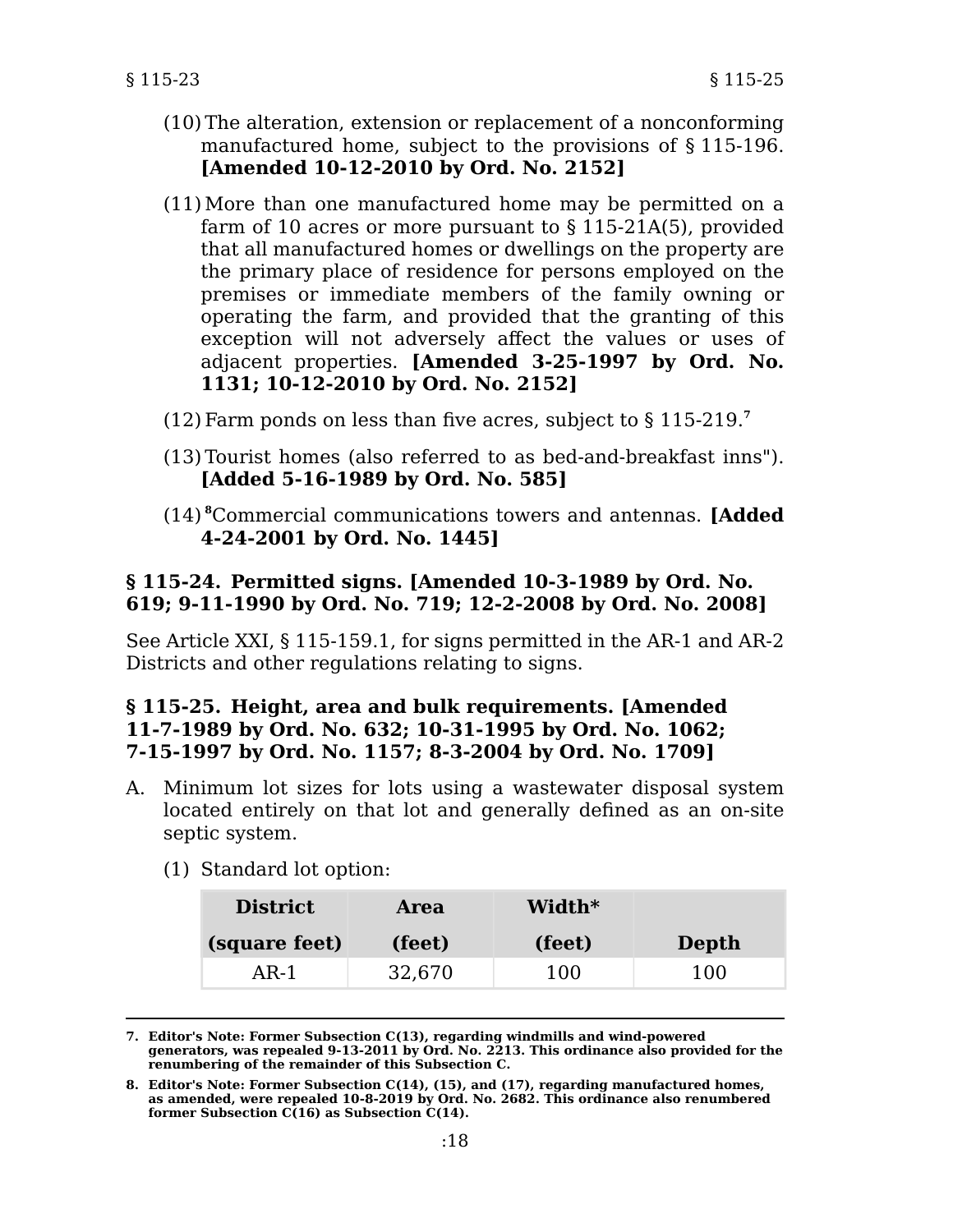# **NOTES:**

A lot fronting on a numbered road shown on the latest revision of the General Highway Map for Sussex County shall have a minimum width of 150 feet.

- (2) Cluster development option. The minimum lot size may be reduced to one-half acre (21,780 square feet) where soil conditions are suitable as approved by DNREC. The total number of lots allowed shall not exceed the number of lots that would be permitted under the standard lot option. The number of dwelling units permitted shall be determined by dividing the gross area by 32,670 square feet. "Gross area" shall include the lot area and the area of land set aside for common open space or recreational use but shall exclude any area designated as a tidal tributary stream or tidal wetlands by § 115-193. However, if the proposed cluster development lies within a Low-Density Area as described within the Land Use Element and as shown on the Future Land Use Plan of the adopted Sussex County Comprehensive Plan, the total number of lots permitted shall be determined by first reducing the gross area by 25%. **[Amended 1-31-2006 by Ord. No. 1822; 12-4-2018 by Ord. No. 2618]**
- B. Minimum lot sizes, dimensions and open space for lots using a central sewer system as defined by § 115-194A:
	- (1) Standard lot option:

|                 | $Area**$      | Width* | Depth  |
|-----------------|---------------|--------|--------|
| <b>District</b> | (square feet) | (feet) | (feet) |
| AR-1            | 20,000        | 100    | 100    |

(2) Cluster development option (subject to § 115-25F): **[Amended 5-21-2019 by Ord. No. 2656]**

| <b>Minimum Tract</b><br><b>Size</b> | <b>Minimum Lot</b><br><b>Size</b> | <b>Required Open</b> |
|-------------------------------------|-----------------------------------|----------------------|
| (acres)                             | (square feet)                     | <b>Space</b>         |
| 10                                  | 7500                              | 30%                  |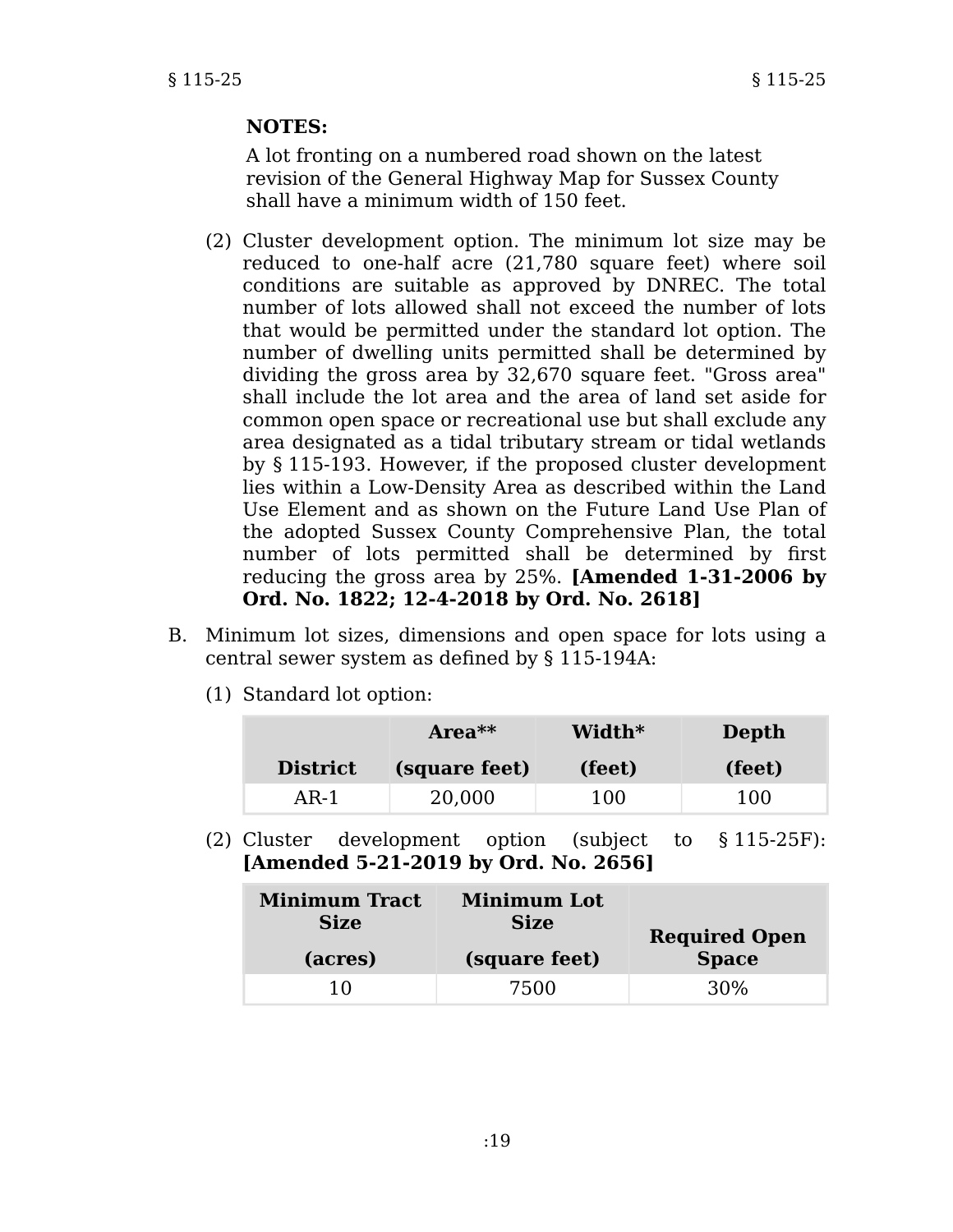#### NOTES:

\* A lot fronting on a numbered road shown on the latest revision of the General Highway Map for Sussex County shall have a minimum width of 150 feet.

\*\* For lots located in the Coastal Area, the Development Districts or the Town Center Districts, the overlay ordinance for that district shall determine the minimum lot size.

- (3) The number of dwelling units permitted shall be determined by dividing the gross area by 21,780 square feet. When a cluster development lies within a Town Center, a Developing Area, or an Environmentally Sensitive Developing Area as described within the Land Use Element and as shown on the Future Land Use Plan of the adopted Sussex County Comprehensive Plan, and the developer has proffered to Sussex County for the purpose of creating open space preservation/active and passive recreation areas a development fee per unit for every unit in excess of two units per acre, then the maximum number of dwelling units that may be permitted by the Planning and Zoning Commission shall be determined by dividing the gross area by 10,890 square feet. The development fee shall not be less than the minimum established by the Sussex County Council and shall be paid prior to recording any lot based upon the fee in effect at the time the application was filed. "Gross area" shall include the lot area and the area of land set aside for common open space or recreational use but shall exclude any area designated as a tidal tributary stream or tidal wetlands by § 115-193. **[Amended 1-31-2006 by Ord. No. 1822; 4-2-2006 by Ord. No. 1842; 12-4-2018 by Ord. No. 2618]**
- C. Minimum yard requirements. Minimum yard requirements shall be as follows: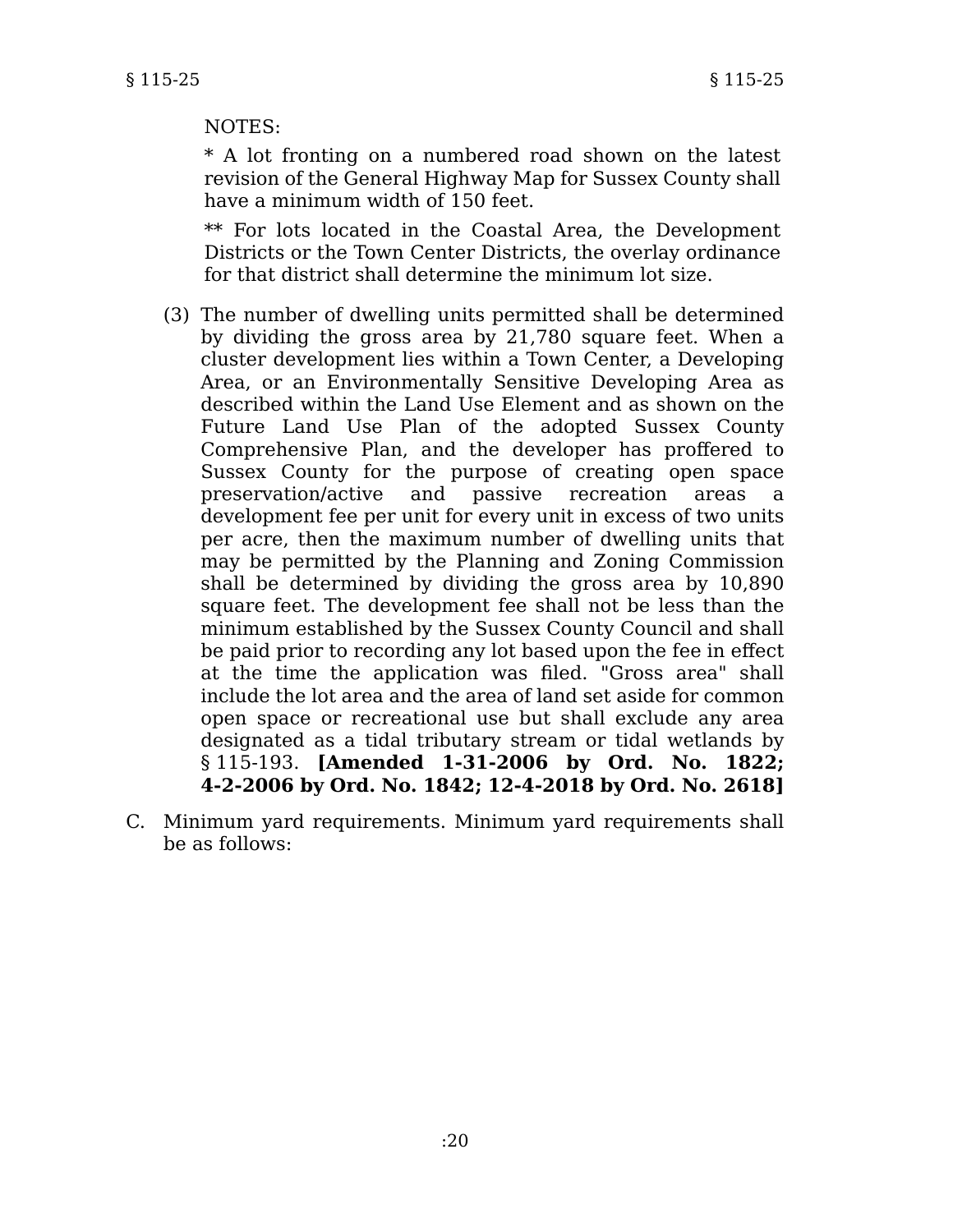|                                  | <b>Front</b><br>Yard | <b>Side</b><br>Yard* | Rear<br>Yard | Depth of Width of Depth of Minimum<br>Lot<br>Width |
|----------------------------------|----------------------|----------------------|--------------|----------------------------------------------------|
| <b>District</b>                  | (feet)               | (feet)               | (feet)       | (feet)                                             |
| AR-1 and AR-2                    | 25                   | 10                   | 10           | 60                                                 |
| (Cluster with central)<br>sewer) |                      |                      |              |                                                    |
| AR- and AR-2                     | $40(30)$ **          | 15                   | 20           | 100                                                |
| (All others)                     |                      |                      |              |                                                    |

NOTES:

\* A lot having an area of less than 20,000 square feet or having a width of less than 100 feet, which lot was legally recorded prior to January 1, 1971, shall be subject to the minimum side yard requirements applicable to an MR District rather than to the minimum side yard requirements of this district.

\*\* See also the table of district regulations at the end of this chapter.

D. Maximum height requirements. Maximum height requirements shall be as follows:

| <b>District</b>   | <b>Feet</b> |
|-------------------|-------------|
| $AR-1$ and $AR-2$ |             |

- E. Design requirements for cluster development.
	- (1) All development shall be in accordance with the latest amendment to the community design standards.
	- (2) Housing types in the low-density area, as shown on the Sussex County Comprehensive Plan, are limited to singlefamily detached dwellings and manufactured homes where permitted by ordinance.
	- (3) A forested buffer area with a minimum width of 30 feet shall be provided for lots abutting an agricultural area
	- (4) Dwellings located within 50 feet of an existing residential development shall provide adequate transition in density or shall provide a thirty-foot buffer meeting the standards below and maintained by a designated entity.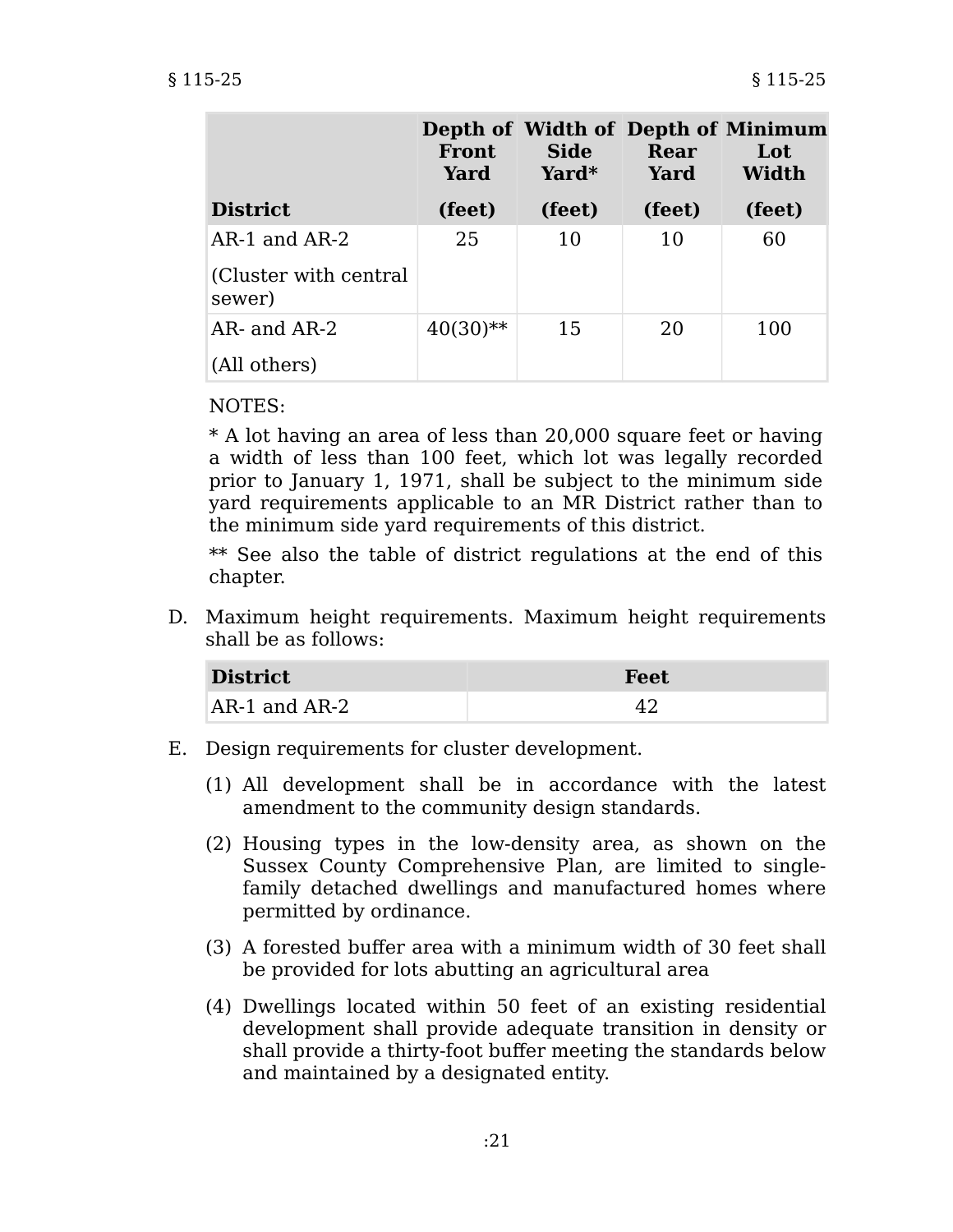- (a) A planting strip at least 30 feet wide near the property line which shall include two canopy trees, four understory trees and 10 shrubs per 100 linear feet of buffer; or
- (b) A landscaped rolling berm at least four feet in height; or
- (c) A solid fence or wall a minimum of six feet in height designed with durable materials, texture and colors compatible with adjacent residential development.
- (5) No lots shall have direct access to any state-maintained roads.
- (6) All lots shall be configured to be contained completely outside of all wetlands.
- (7) Any development using the option in Subsection B(2) shall have central water and wastewater systems operated and maintained by companies authorized by the State of Delaware to perform such services. Wastewater collection and treatment systems must be designed in accordance with the requirements of Sussex County ordinances and conform to the requirements for a central sewer system as defined in § 115-194A of the Sussex County Zoning Ordinance.
- F. Review procedures for cluster development.
	- (1) The developer shall submit an application for a cluster development in accordance with Chapter 99, Subdivision of Land, of the Sussex County Code and which shall include, at a minimum, a sketch plan showing the location and uses of all open spaces, the extent of existing wooded areas and wetlands and the location of any historical or cultural resources. The Director of Planning and Zoning may waive this requirement when the proposed development does not contain significant natural features or resources.
	- (2) The information submitted shall include a plan for the management of all open space.
	- (3) The Planning and Zoning Commission shall determine that the following requirements are met before approving any preliminary plan and such application shall be reviewed on an expedited basis. **[Amended 1-31-2006 by Ord. No. 1822; amended 4-2-2006 by Ord. No. 1842; 12-16-2008 by Ord. No. 2024<sup>9</sup> ; 12-4-2018 by Ord. No. 2618; 6-11-2019 by Ord. No. 2658]**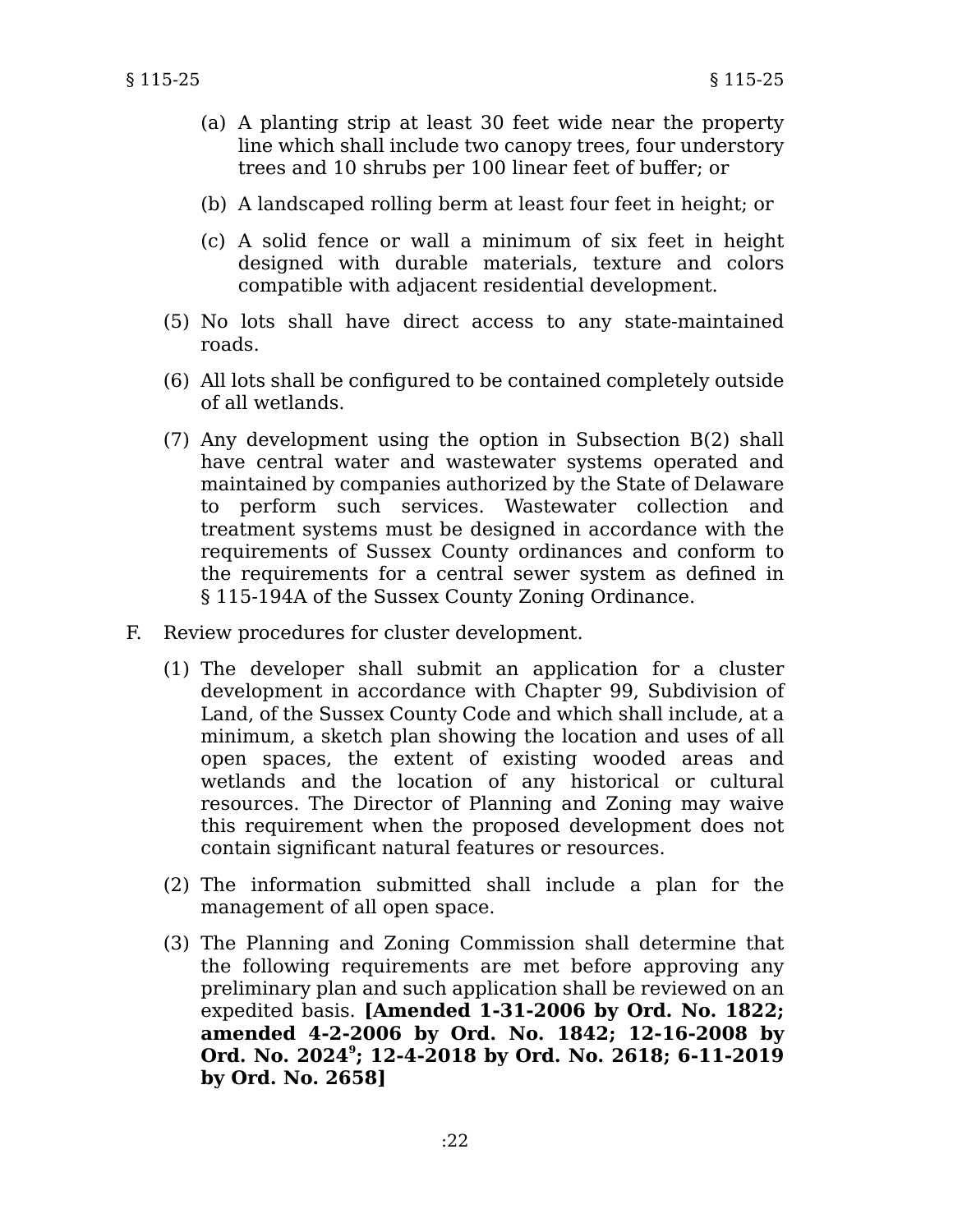- (a) The cluster development sketch plan and the preliminary plan of the cluster subdivision provides for a total environment and design which are superior, and the reasonable judgment of the Planning Commission, to that which would be allowed under the regulations for the standard option. For the purposes of this subsection a proposed cluster subdivision which provides for a total environment and design which are superior to that allowed under the standard option subdivision is one which, in the reasonable judgment of the Planning Commission meets all of the following criteria:
	- [1] Homes shall be clustered on the environmentally suitable portions of the tract, specifically those portions of the tract least encumbered by sensitive environmental features, including but not limited to wetlands, mature woodlands, waterways and other water bodies. This does not inhibit the development of wooded parcels.
	- [2] (Reserved)
	- [3] Required open space shall comply with the following criteria:
		- [a] All required open space must meet the official definition of acceptable open space contained in § 115-4.
		- [b] Required open space must be designed to be beneficial to the residents or users of the open space. It shall not be constituted of fragmented lands with little open space value. Accordingly, 30% of all required open space shall be located on one contiguous tract of land, except that such open space may be separated by water bodies and a maximum of one street.
		- [c] If one of the following physical conditions exists adjacent to the proposed cluster development tract, at least 30% of all required open space must be adjacent to:
			- [i] An existing or officially planned public park, land preserved by easement, or land

**<sup>9.</sup> Editor's Note: This ordinance also provided that it shall apply to all cluster subdivision applications filed after 1-1-2009.**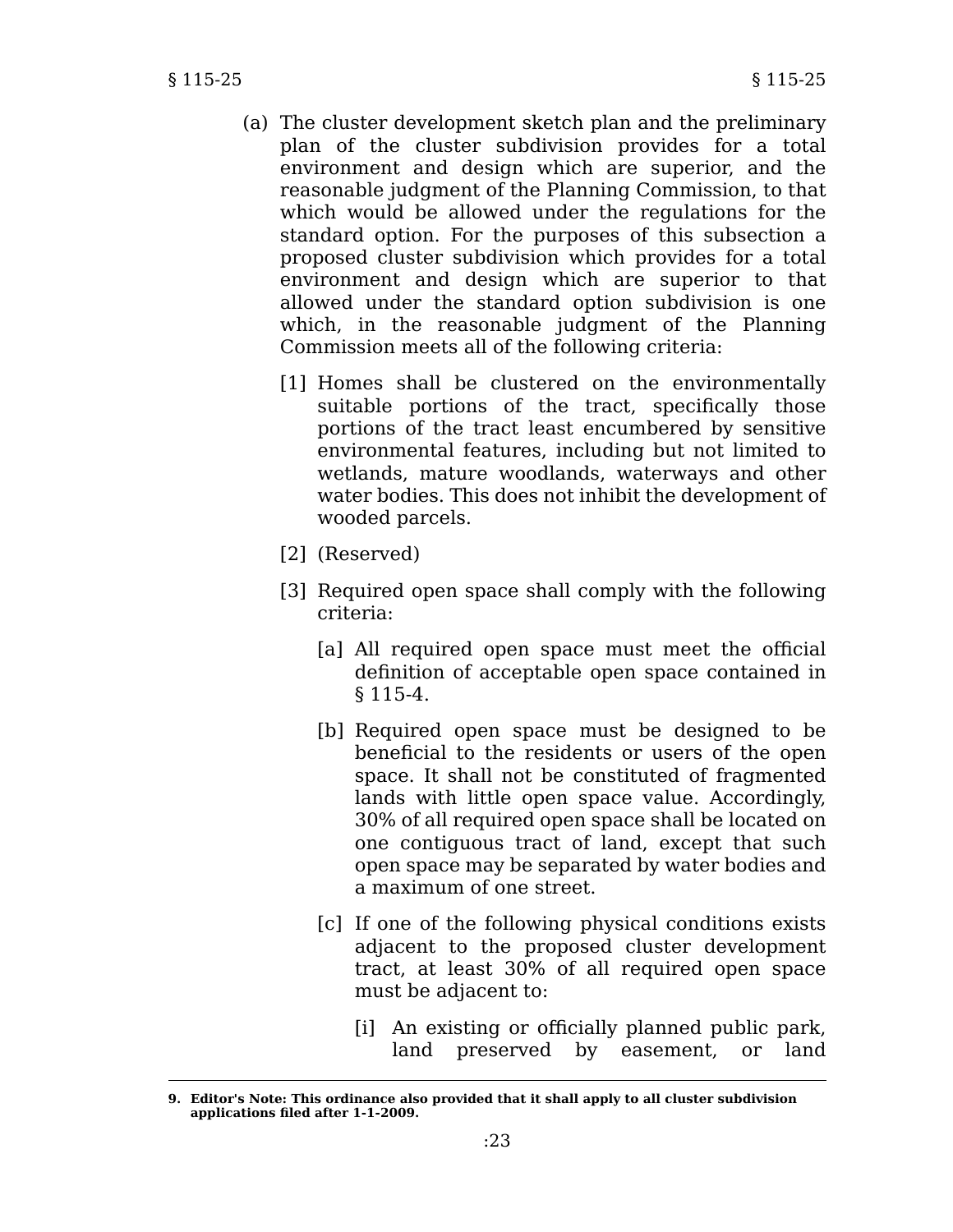preserved as open space and in municipal, County, state, or federal ownership.

- [ii] Existing wetlands, waterways, wildlife corridors, or other ecology-sensitive land.
- [iii] Existing farmland and/or woodlands.
- [iv] If more than one of these physical features exist on adjacent properties, then one of these features will be identified and utilized to satisfy this requirement.
- [v] If the open space is proposed to be dedicated to a municipality, a County, state, or federal agency or a homeowners' association, an agreement shall be provided, in advance, stipulating that such entity agrees in advance to accept that dedication and maintain that land for public recreation or as a nature preserve.
- [vi] Open space in a cluster development shall include a pedestrian trail system accessible to residents. This trail system shall connect to an adjacent trail, adjacent neighborhood, adjacent commercial area, or adjacent public open space, if any such areas exist adjacent to the proposed cluster development. Construction materials for the proposed trail shall be identified, and a typical construction detail for the proposed trail shall be shown. Trail construction materials shall be pervious in nature.
- [4] A minimum of 25 feet of permanent setback must be maintained around the outer boundaries of all wetlands, except for tidal waters, tidal tributary streams and tidal wetlands and from the ordinary high water line of perennial nontidal rivers and nontidal streams as provided for in § 115-193B under Ordinance No. 774 where a fifty-foot permanent setback is required. No buildings or paving shall be placed within these setbacks.
- [5] Stormwater management shall be designed to promote groundwater recharge and protect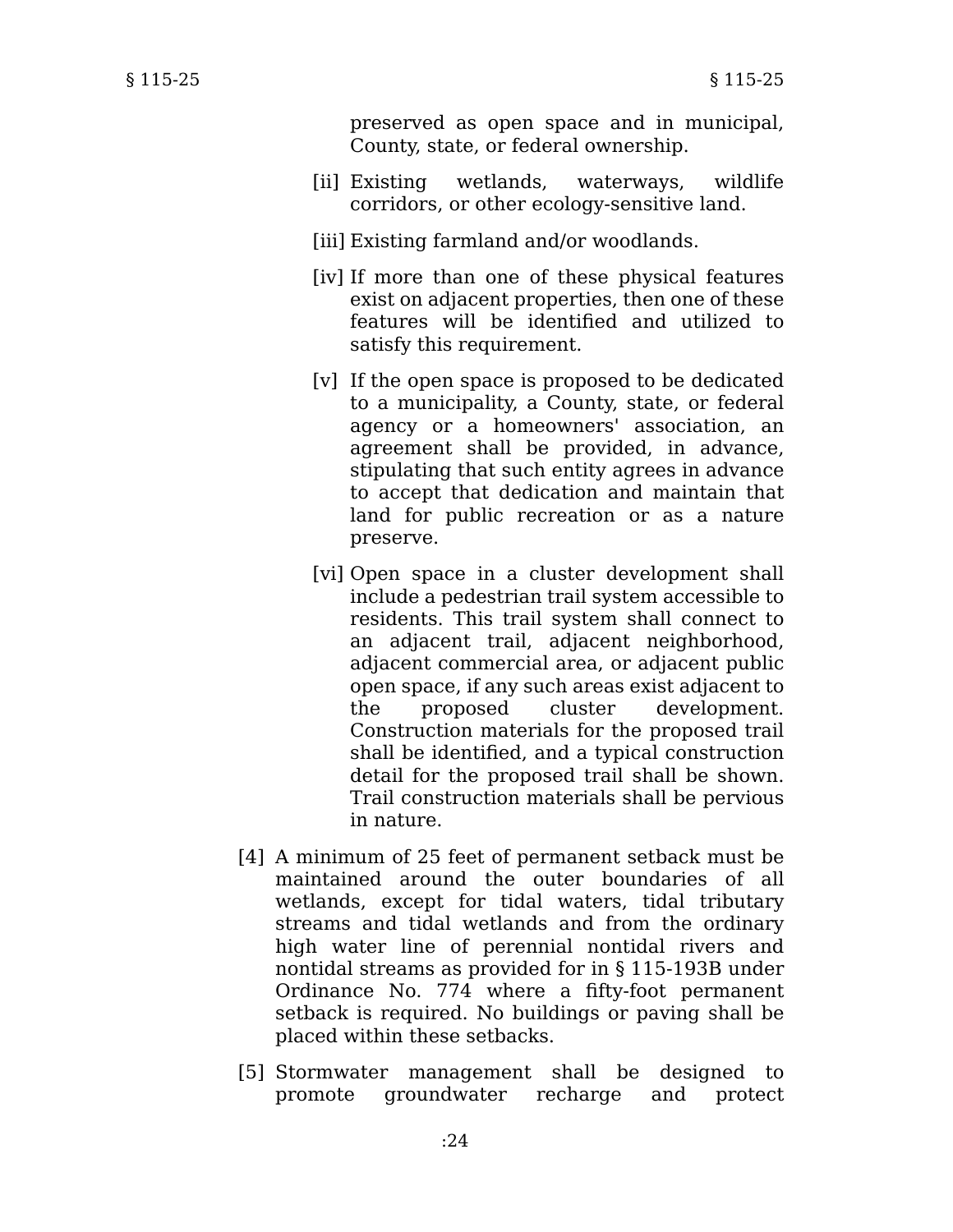groundwater quality. Natural drainage flows shall be maintained to the greatest extent possible. Drainage from rooftops shall be directed to vegetated areas or allow green technology. Stormwater detention and retention facilities should be designed to resemble natural ponds as referenced by DNREC in the National Resource Conservation Service's (NRCS) Pond Code 378, Visual Resource Design.

- [6] Removal of healthy mature trees shall be limited.
- [7] Scenic views that can be seen from within the tract should be preserved to the greatest extent possible.
- [8] The applicant for a cluster development shall illustrate that the following sequence and process was followed in the site design of the cluster project:
	- [a] Identify lands that should be preserved. First, areas worthy of preservation should be mapped, including wetlands, wooded areas, waterways, other water bodies, and natural drainage areas. Then, other features that are important should be mapped, such as tree lines, scenic views, historic buildings, and prime farmland. The areas with the fewest important natural, scenic and historic features should be considered the "potential development area."
	- [b] Identify developable areas. Next, the most appropriate locations for development should be chosen to minimize the impact to the most important features mapped in the first step.
	- [c] Locate roads and trails. After the developable areas are determined, a road system should be designed to serve those homes. A trail system that links homes to destinations outside of the tract should be designed.
	- [d] Locate lot lines. The last step is to configure lot lines and make necessary adjustments to satisfy the various reviewing agencies' comments.
- [9] Sidewalks shall be required at least on one side of each street, subject to Planning and Zoning Commission approval.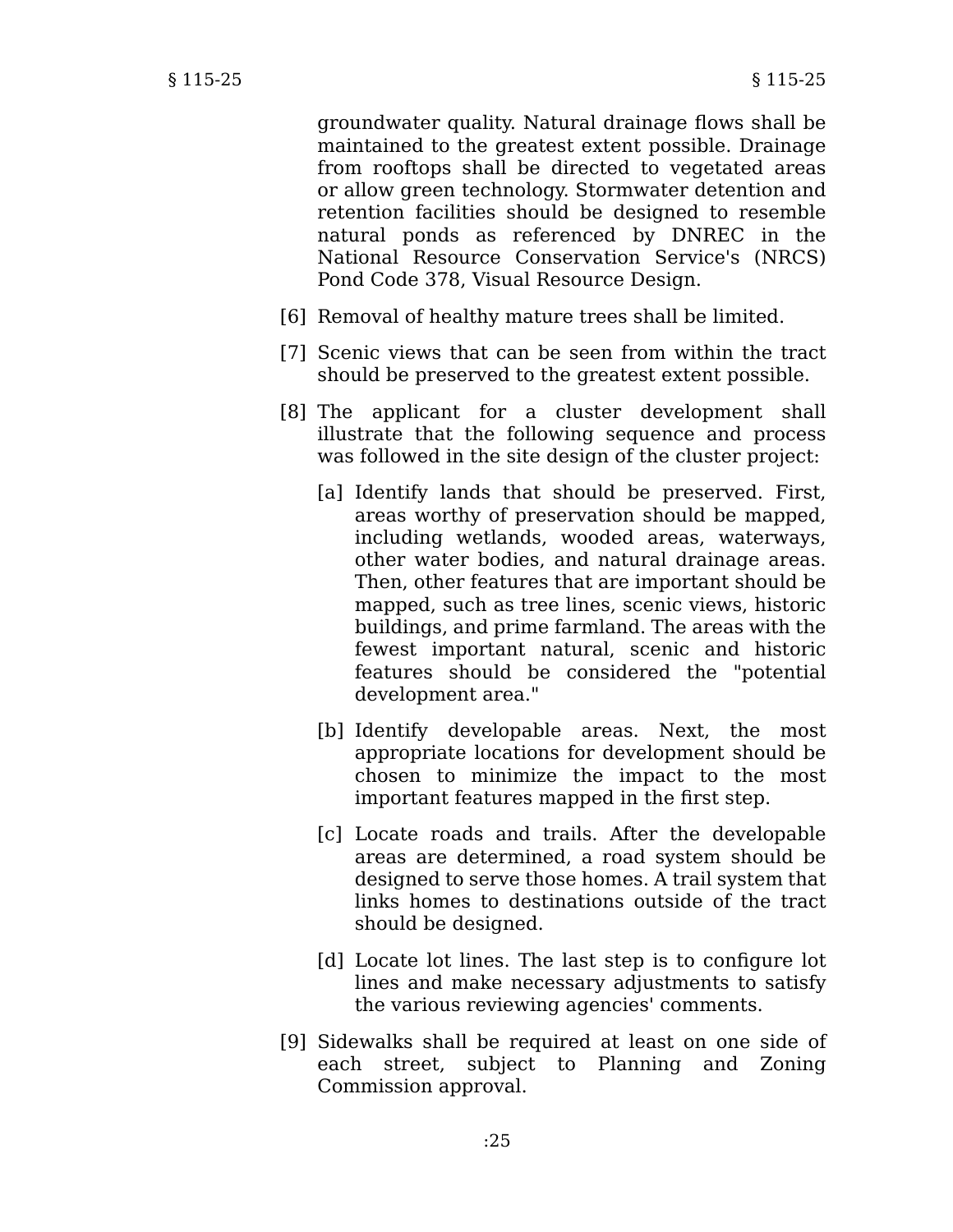- (b) The cluster development plan will preserve the natural environment and any historic or archeological resources.
- (c) All of the items in Ordinance Number 1152 (see § 99-9C) have been addressed and approval of the cluster option for the proposed development will not have an adverse effect on any of the items to be considered.
- (d) The cluster development lies within a Town Center, a Developing Area or an Environmentally Sensitive Developing Area as described within the Land Use Element and as shown on the Future Land Use Plan of the adopted Sussex County Comprehensive Plan, and the proposed development complies with § 115-25B(2), and does not exceed four dwelling units per gross acre, and the developer has proffered to Sussex County for the purpose of creating open space for preservation and/or active and/or passive recreation areas the development fee required by § 115-25B(3). The Sussex County Council prior to the signing of a contract to purchase, shall approve all such land or conservation easement purchases which utilize monies paid to the County under the terms of this act. All such approvals by the Council shall be by a four-fifths majority vote. It is understood that the County shall control all monies and the Sussex County Land Trust will act as a recommending body and partner at the discretion of the County Council.
- (4) The Sussex County Planning and Zoning Commission may add conditions to the approval of any cluster development to protect adjacent properties and the natural environment.

# **§ 115-26. Reference to additional regulations.**

The regulations contained in this article are supplemented or modified by regulations contained in other articles of this chapter, especially the following:

Article I, § 115-4, Definitions and word usage Article XX, Tables of Height, Area and Bulk Requirements Article XXI, Signs Article XXII, Off-Street Parking Article XXIII, Off-Street Loading Article XXIV, Conditional Uses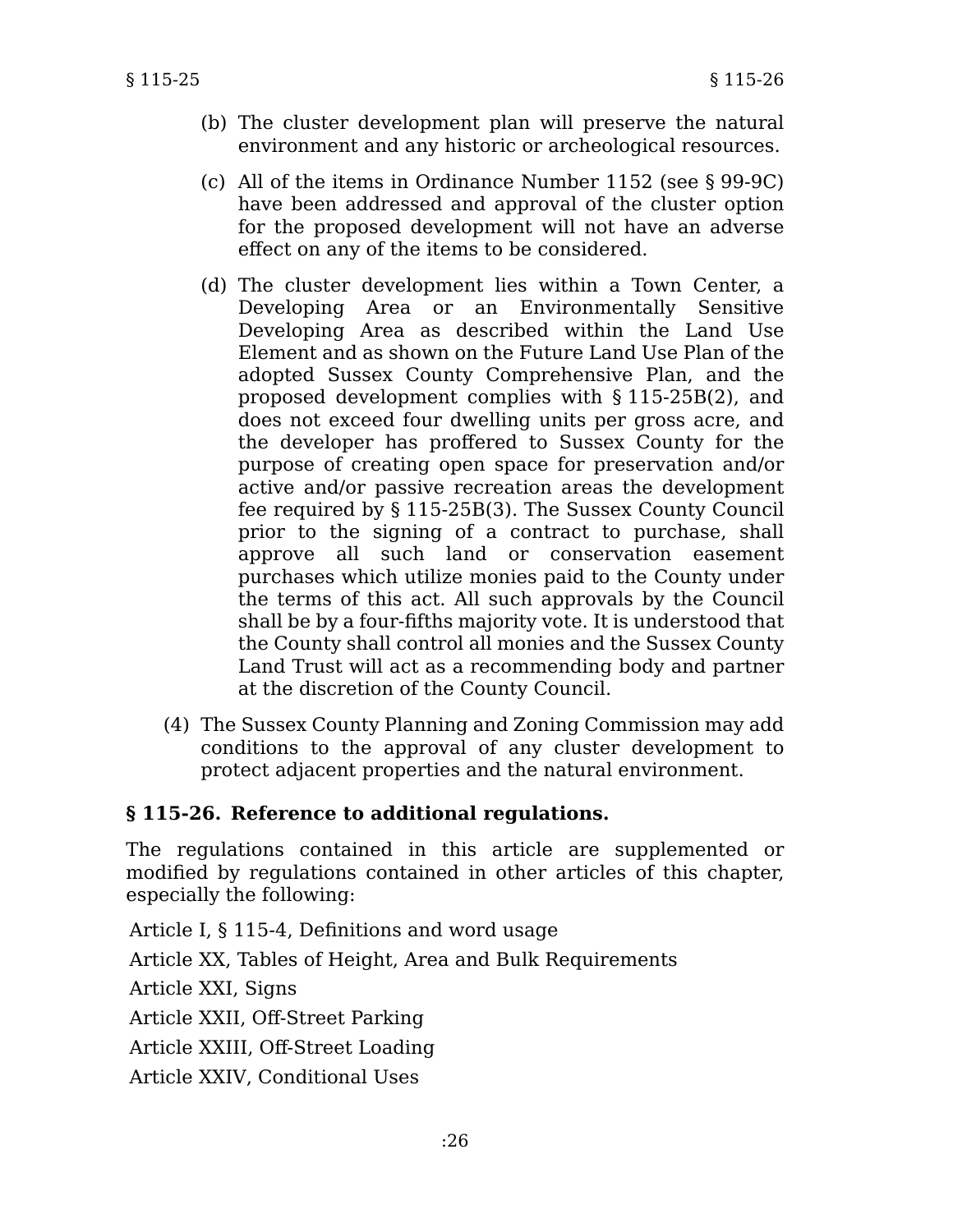Article XXV, Supplementary Regulations Article XXVII, Board of Adjustment

# **§ 115-27. AR-2 to be closed district.**

As of the date of adoption, the AR-2 District shall be considered a closed district and shall not be applied to any additional lands in Sussex County. The district and its various provisions and regulations shall continue to exist as they apply to AR-2 Districts legally established under the procedures of this chapter.